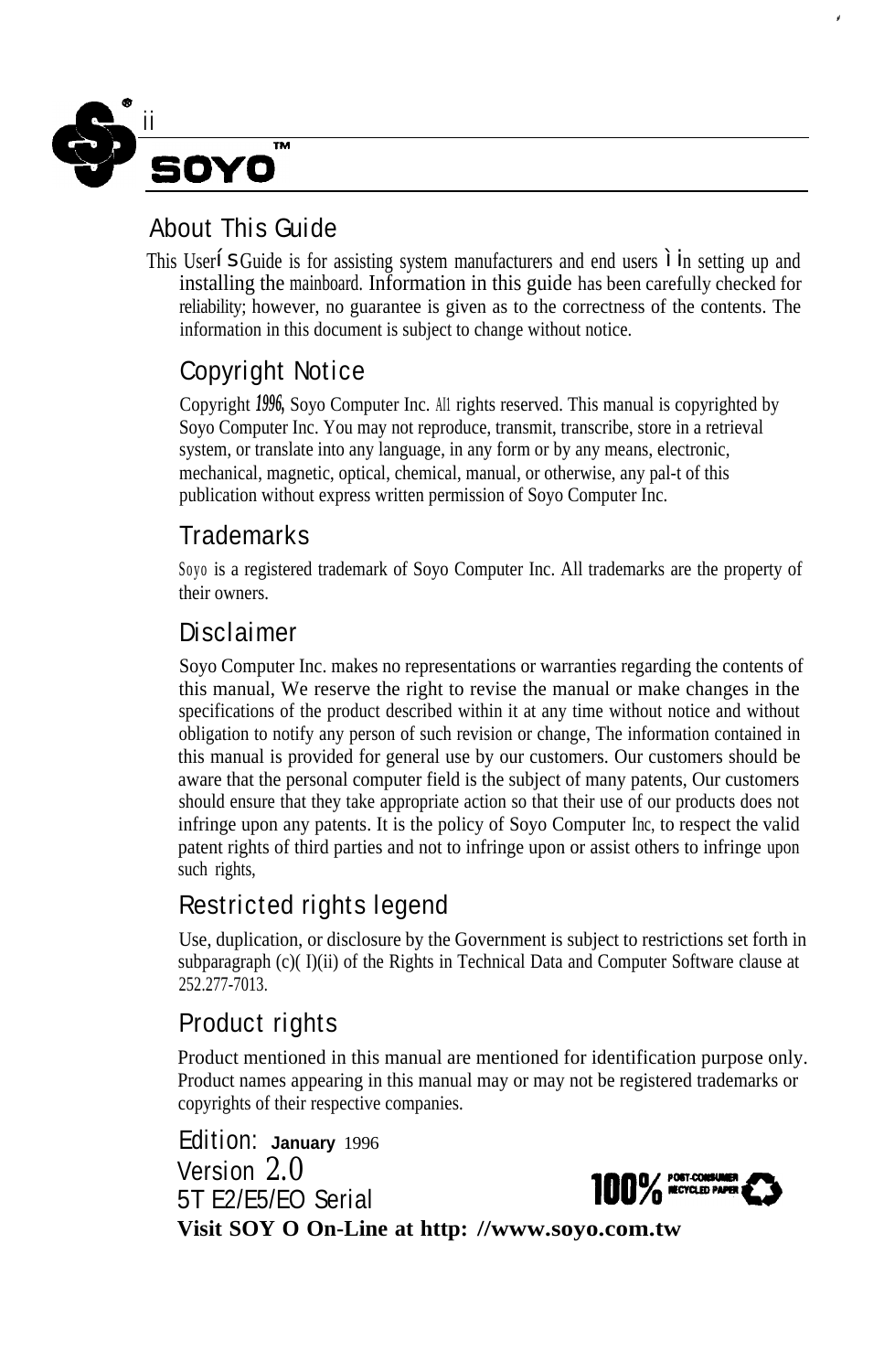# **Table of Contents**

| <b>Chapter 1: Introduction</b>                                  | 1 |
|-----------------------------------------------------------------|---|
|                                                                 |   |
|                                                                 |   |
|                                                                 |   |
|                                                                 |   |
| <b>Chapter 2: Hardware</b> Setup                                | 5 |
|                                                                 |   |
|                                                                 |   |
|                                                                 |   |
|                                                                 |   |
|                                                                 |   |
|                                                                 |   |
|                                                                 |   |
|                                                                 |   |
|                                                                 |   |
|                                                                 |   |
|                                                                 |   |
|                                                                 |   |
|                                                                 |   |
|                                                                 |   |
|                                                                 |   |
|                                                                 |   |
|                                                                 |   |
|                                                                 |   |
|                                                                 |   |
|                                                                 |   |
|                                                                 |   |
|                                                                 |   |
| IDE1/IDE2 - On-board Primary/Secondary IDE HDD Connectors ,,.14 |   |
|                                                                 |   |
|                                                                 |   |
|                                                                 |   |
|                                                                 |   |
|                                                                 |   |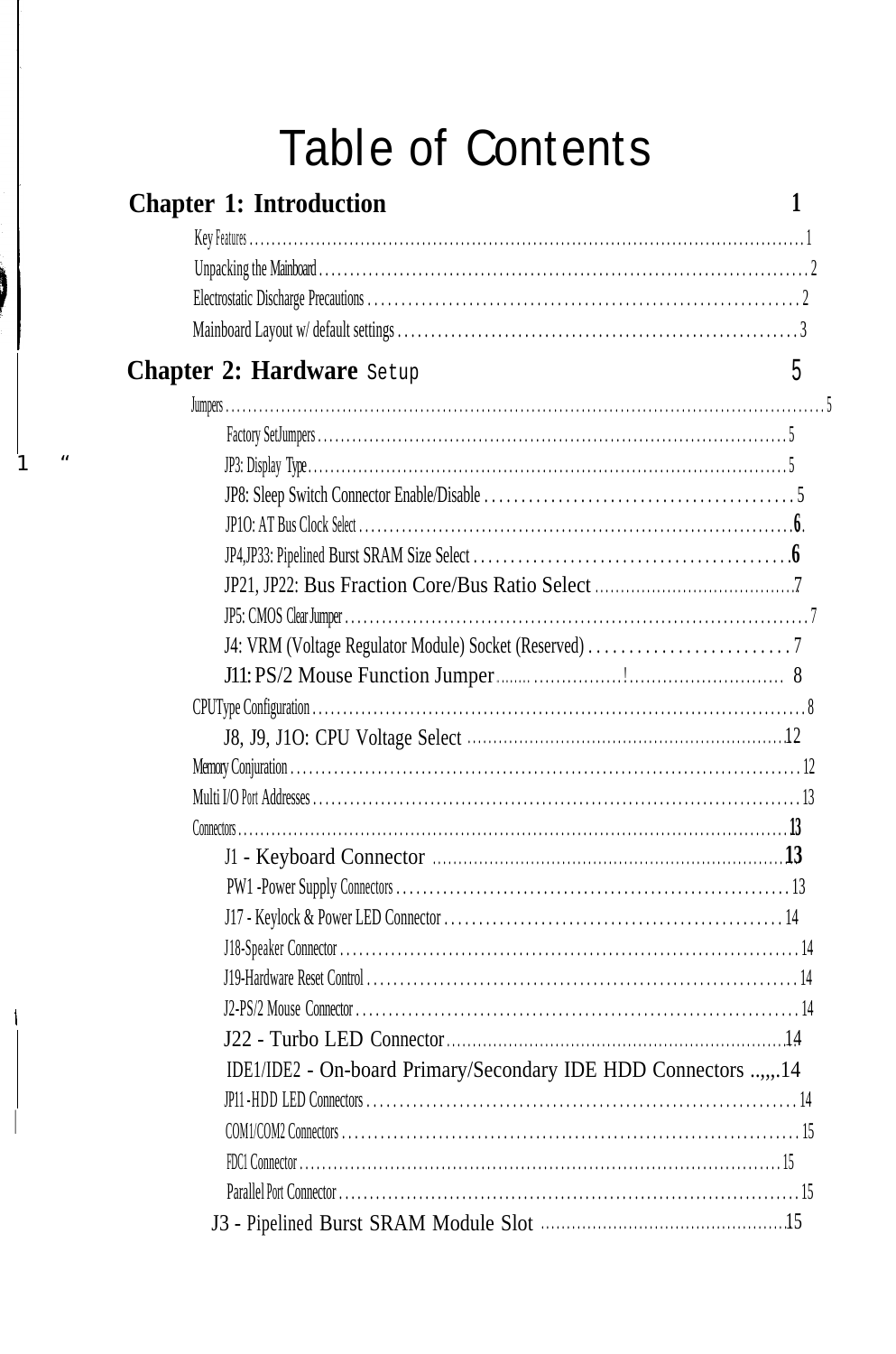| <b>Chapter 3: BIOS Setup</b> |  |
|------------------------------|--|
|                              |  |
|                              |  |
|                              |  |
|                              |  |
|                              |  |
|                              |  |
|                              |  |
|                              |  |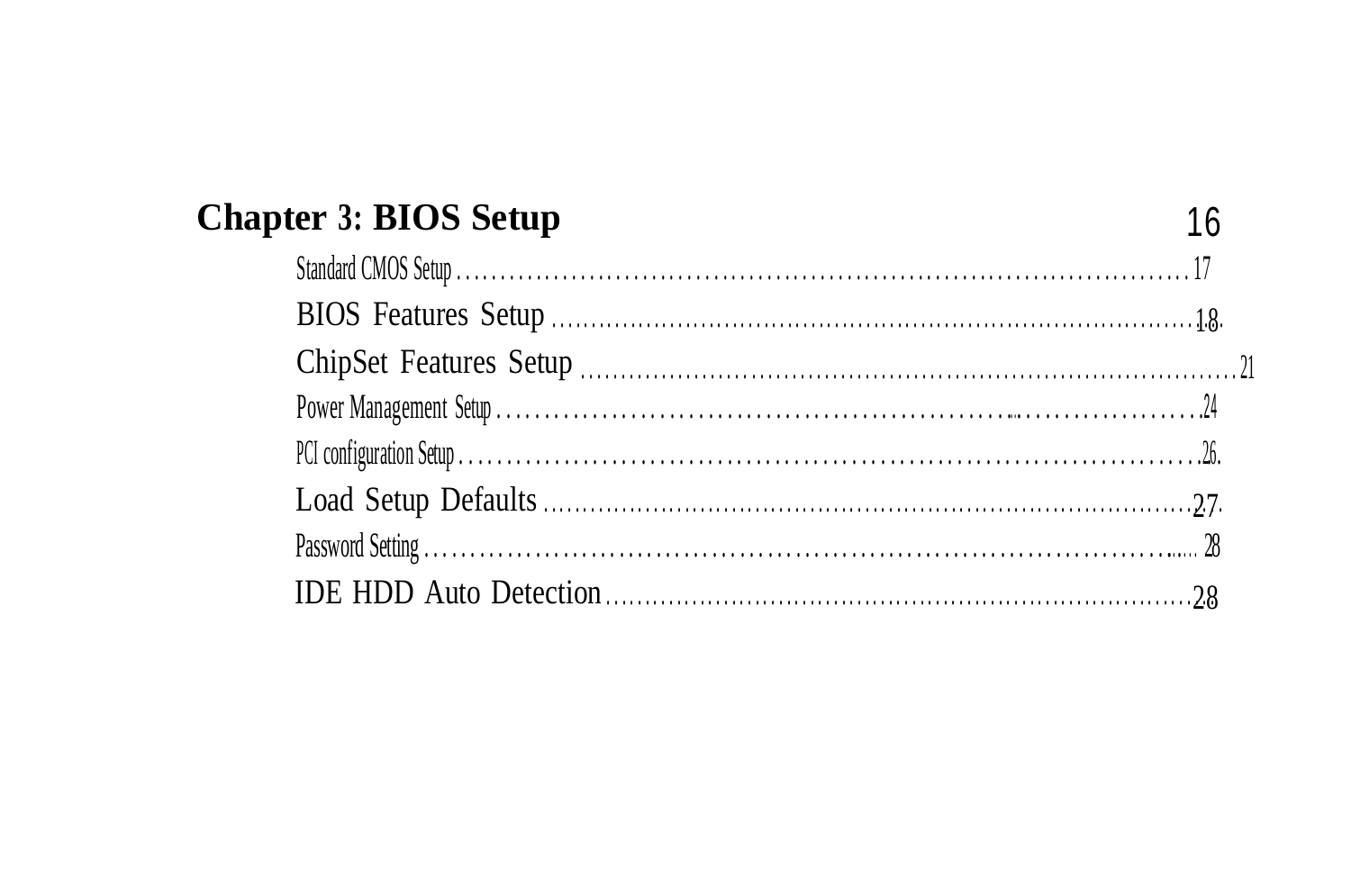# 1 Introduction

The 82430FX / P54C PCI mainboard is a high-performance system board that supports Pentium P54CX family CPUs. You can install 256K to 512K of external cache memory on the ma inboard. The mainboard is fully compatible with industry standards, and adds many technical enhancements,

### Key Features

- Supports P54CX family CPUs running at 75/90/100/120/125/133/150/166/ 180/200 MHz speeds; and Cyrix 6x86 CPUS running at 100/120/133 MHz speeds.
- Supports SOCKET 7 &VRM for upgrade (option)
- Integrated Second Level (L2) Cache Controller
	- Write Back Cache Modes
	- Direct Mapped Organization
	- **On-board** 256K **Pipeline** Burst SW **Cache and upgrade slot supports**
- Integrated DRAM Controller  $\bullet$ 
	- Concurrent Write Back
	- CAS#-before-RAS# Transparent DRAM Refresh
	- 512K, 1M, 2M, or 4M x N 70ns Fast Page (both symmetrical and asymmetrical addressing) and EDO DRAM (72-pin SIMM)
	- on-board memory configurations from 4 to 128 Mbytes
- Shadow RAM in Increments of 16 Kbytes  $\bullet$
- Supports Pentium / P54C SMM Mode  $\bullet$
- **Supports** CPU Stop Clock  $\bullet$
- Supports "Table-Free" DRAM configuration  $\bullet$
- Compliant to PCI specifications v2.0  $\bullet$
- Four 32-bit PCI slots (Masters) and Four ISA slots, 4-layer PCB . .  $\bullet$
- System BIOS built-in NCR81O SCSI Card BIOS and **"Plug and** Play" function  $\bullet$
- On-board built-in PCI Master IDE controller and floppy controller  $\blacksquare$
- On-board supports for two high speed UARTS (w/i 16550 FIFO) and  $\bullet$ Multimode parallel port for Standard, Enhanced (EPP) and high speed (ECP) modes, PS/2 mouse function
- on-board supports FLASH Memory for easy **upgrade** BIOS  $\bullet$
- On-board **supports** PS/2 mouse function. $\bullet$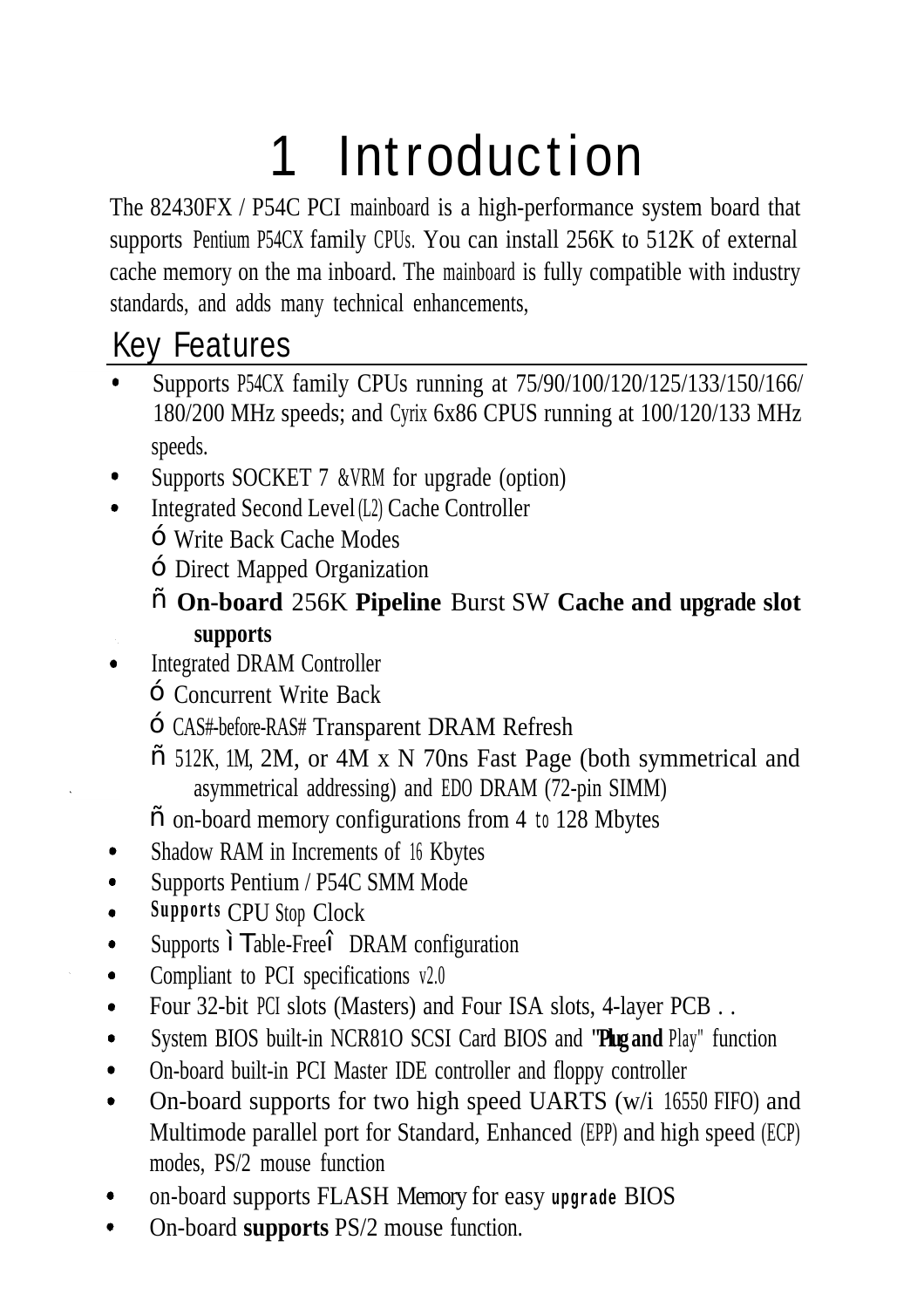.

### Unpacking the Mainboard

The mainboard package contains:

- The  $82430FX / P54C$  Mainboard
- This User's Guide

*Note: Do not* unpack *the mainboard until you are ready* to install it.

Follow the precautions below while unpacking the mainboard.

- 1. Before handling the mainboard, ground yourself by grasping an unpainted portion of the system' Smetal chassis.
- 2. Remove the mainboard from its anti-static packaging and place it on a grounded surface, component side up.
- **3. Check** the mainboard for damage. If any chip appears loose, press carefully to seat it firmly in its socket.

Do not apply power if the mainboard appears damaged. If there is damage to the board contact your dealer immediately.

### Electrostatic Discharge Precautions

Make sure you ground yourself before handling the mainboard or other system components. Electrostatic discharge can easily damage the components. Note that you must take special precaution when handling the mainboard in dry or airconditioned environments.

Take these precautions to protect your equipment from electrostatic discharge:

- Do not remove the anti-static packaging until you are ready to install the mainboard and other system components.
- $\bullet$ Ground yourself before removing any system component from its protective anti-static packaging. To ground yourself grasp the expansion slot covers or other unpainted portions of the computer chassis.
- Frequently ground yourself while working, or use a grounding strap.
- Handle the mainboard by the edges and avoid touching its components.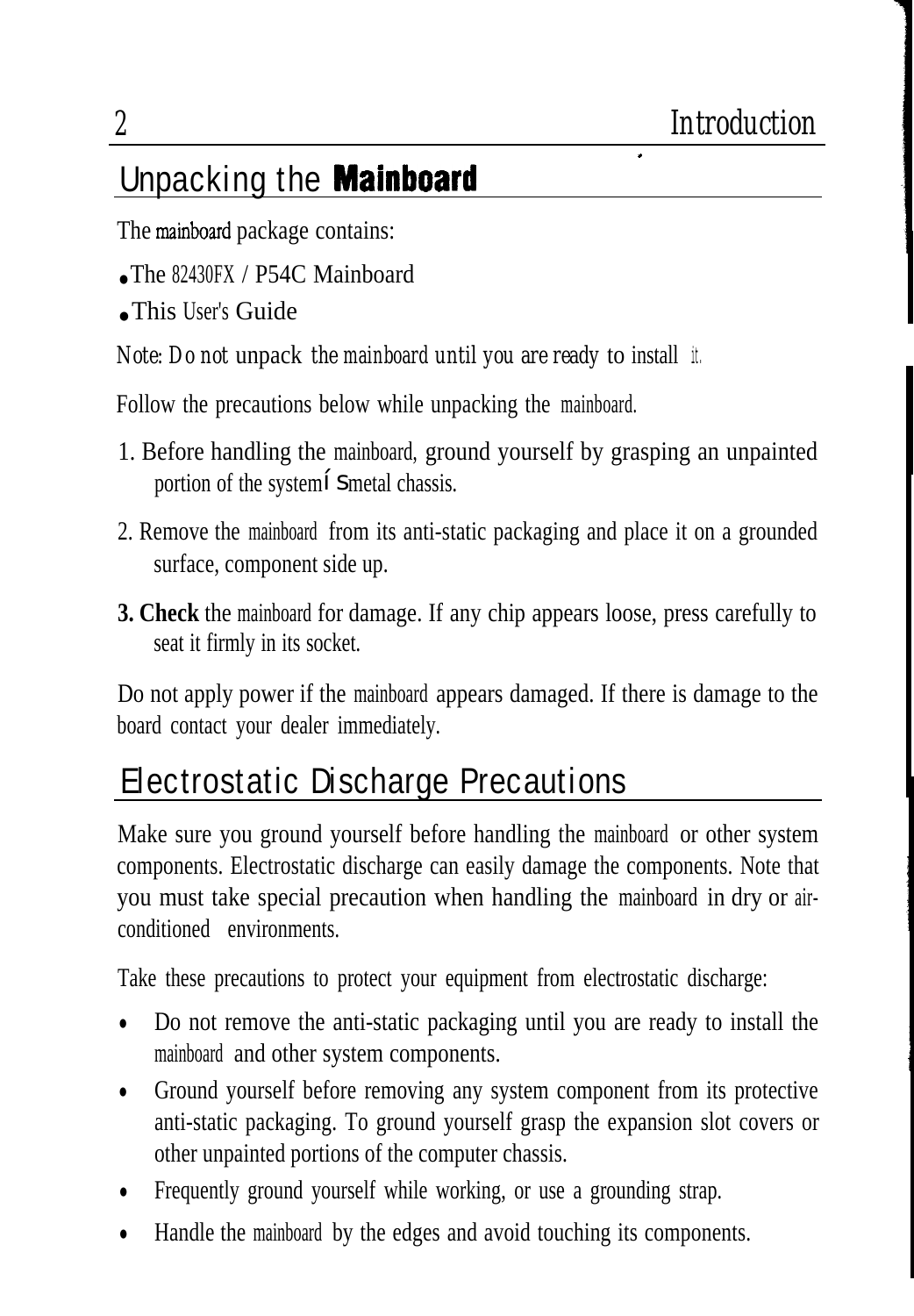#### Mainboard Layout w/ default settings



#### *Figure* 1-2. *Mainboard Layout*

- 1, P54C/6x86 in ZIP socket 7
- 2. Pipelined Burst SRAM
- **3.** 82430 FX Chipset
- **4.** Pipelined Burst SRAM Module Slot 13.
- **5.** PnP FLASH BIOS 14,
- **6.** Real Time Clock (RTC)
- **7. ISA Slots**
- **8.** PCI Slots
- **9.** SIMM Memory Bank 18.
- 10. 5V DC Power Connector
- 11. Keyboard Connector
- PS/2 Mouse Connector
- IDE1/IDE2 Connector
- Floppy Connector
- 15. Parallel Port Connector
- COM1/COM2 Connector
- 17, Keyboard BIOS
- Super 1/0 Chipset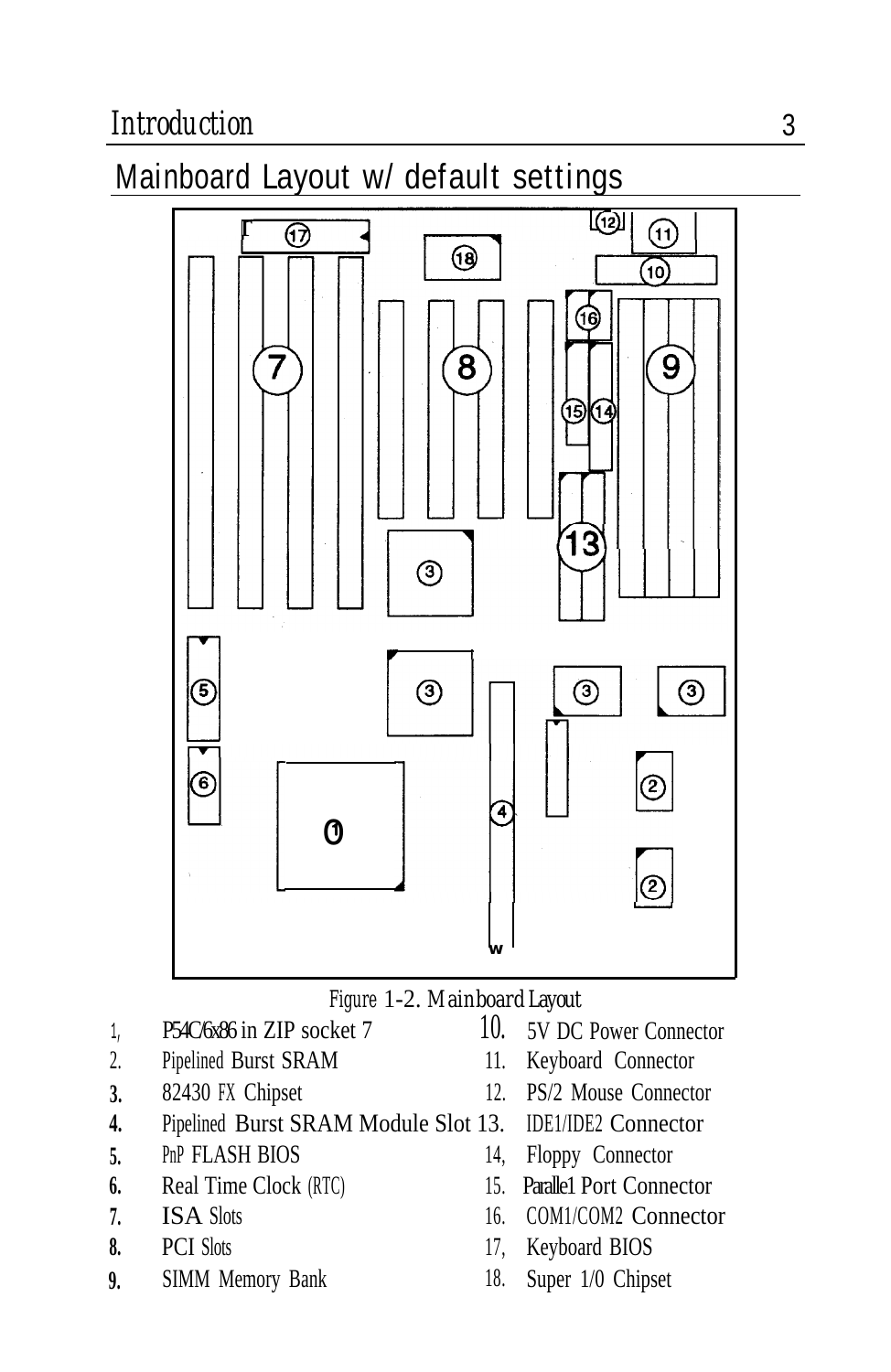'1

 $\widehat{\mathscr{N}}$ 

**Default settings are as follows: Pentium 100MHz CPU, 256K W/B Pipelined Burnt cache, Address Pipeline Enabled, On-board Local Bus IDE Enabled, FDC Enabled, 2 high** speed **UARTS Enabled** (W/ **16550 FIFO), 1 EPP/ECP port** (ECP + EPP mode).



*Figure 1-2. Mainboard Default Setting*

*Important:Make sure the system is well ventilated to prevent overheating and ensure system stability. Unpacking the Mainboard*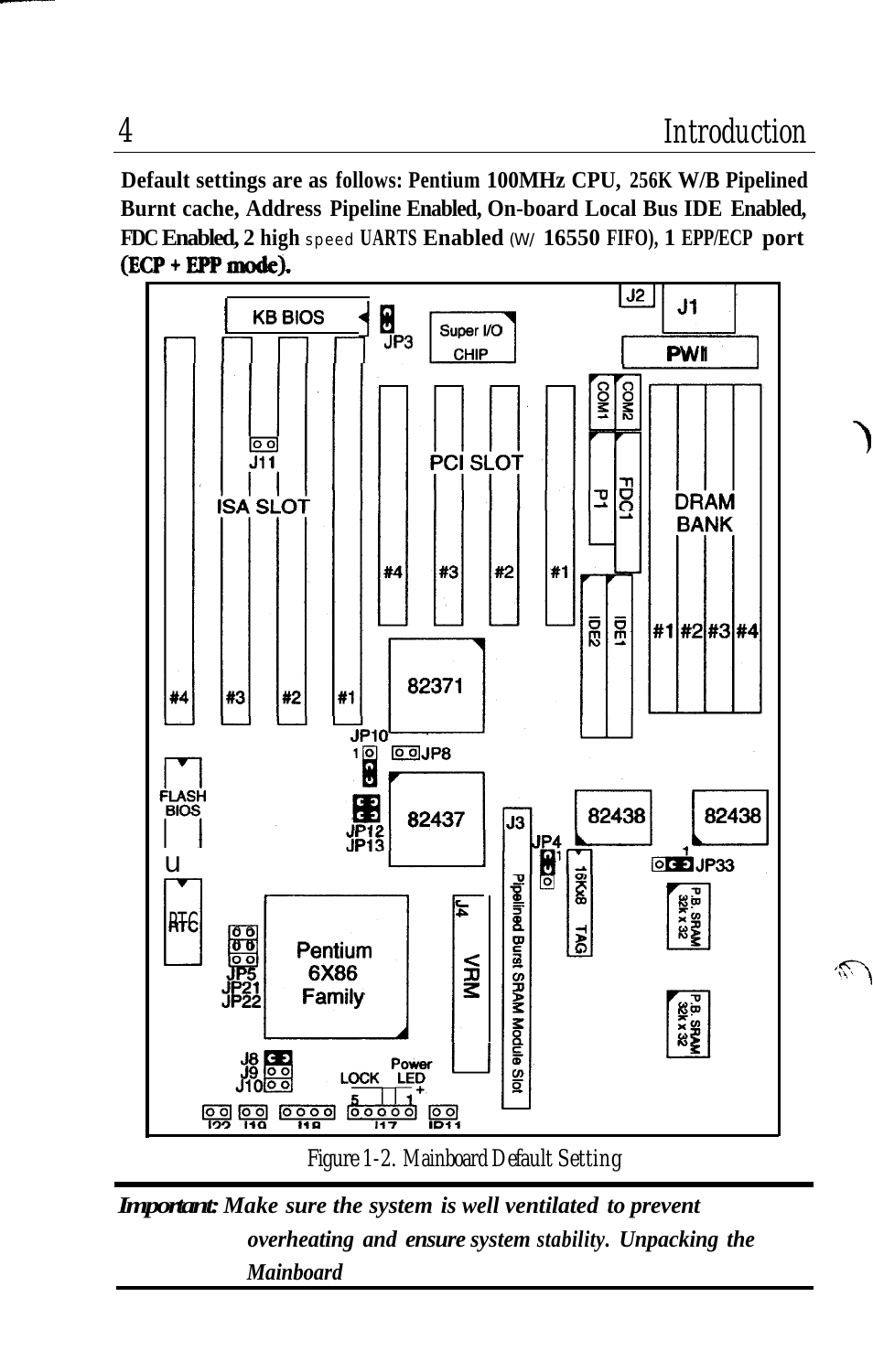# 2 Hardware Setup

This chapter explains how to configure the mainboard's hardware. After you install the mainboard, you can set jumpers, install memory on the mainboard, and make case connections. Refer to this chapter whenever you upgrade or reconfigure your system,

*CAUTION: Turn off power to the mainboard, system chassis, and peripheral devices before performing any work on the mainboard or system*

#### **Jumpers**

#### **Factory Set Jumpers**

The following jumpers are set at the factory as below.

| <b>Jumpers</b>        | <b>Factory settings</b> |  |
|-----------------------|-------------------------|--|
| $J5$ , JP9, JP15~JP19 | Reserved                |  |
| JP6, JP7, JP14, JP30  | Factory fixed at 1-2    |  |
| JP2, JP23~JP26        | <b>Factory fixed.</b>   |  |

#### **JP3: Display Type**

Set JP3 to configure the mainboard for use with either a color or monochrome monitor.

| <b>Monitor Type</b>  | JP3 |
|----------------------|-----|
| Monochrome           |     |
| EGA/VGA<br>(default) |     |

#### **JP8: Sleep Switch Connector Enabie/Disable**

Toggle this jumper to force the system into power saving (Green) mode. Any hardware IRQ signal makes the system wakeups.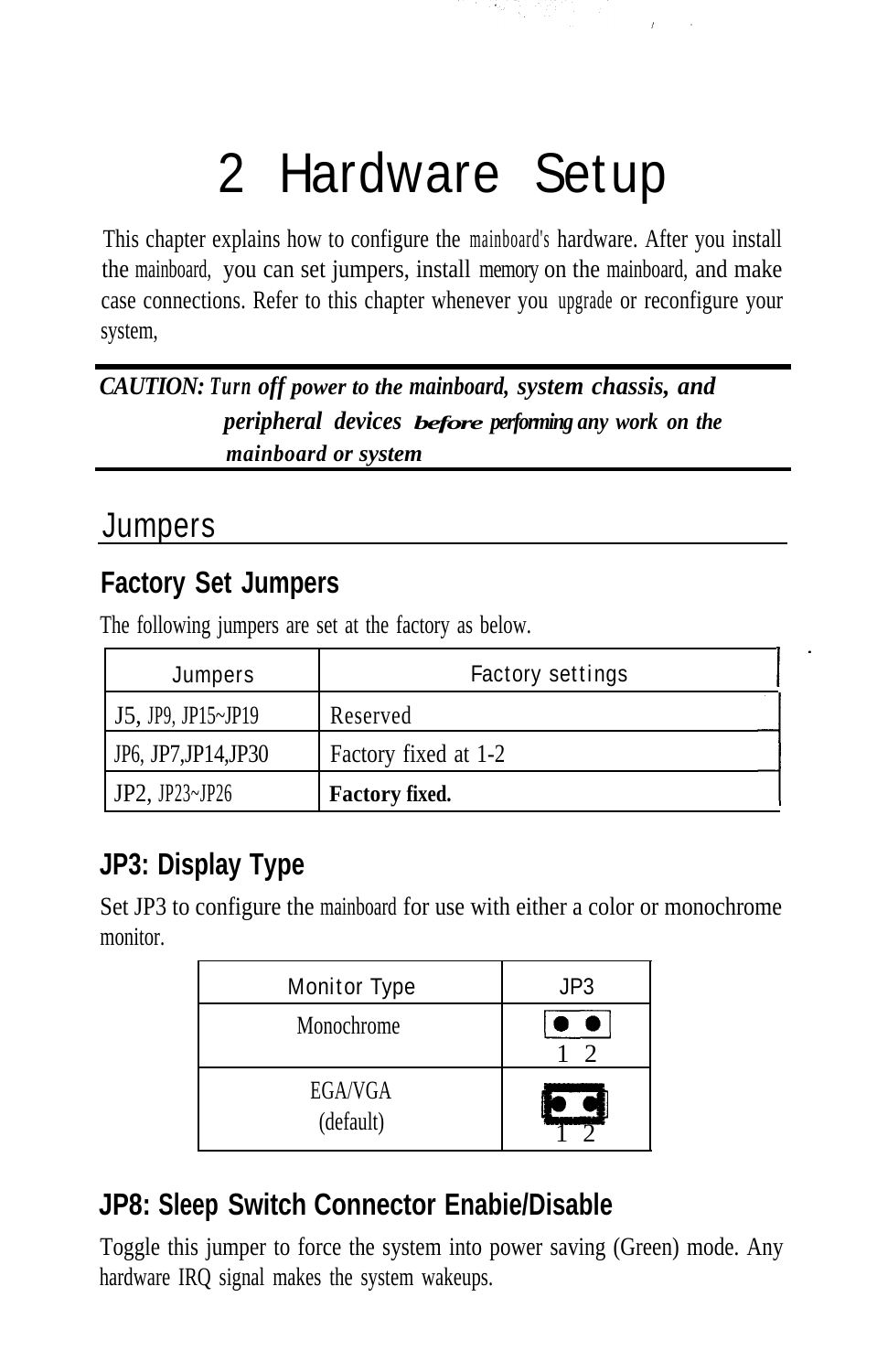r

#### JPIO: AT Bus Clock Select

This jumper sets the AT Bus clock for use with different CPUs.

| clock                | <b>JP10</b>    |
|----------------------|----------------|
| Pentium -75 MHz CPU  | (divided by 3) |
| Pentium -125 MHz CPU | 2<br>3         |
| Other Pentium CPUS   | divided by 4)  |
| (Default)            |                |

#### JP4, JP33: Pipelined Burst SRAM Size Select

These two jumpers set the size of Pipelined Burst SRAM for use with different size cache SRAM.

| <b>Cache Siza</b>   | JP4, JP33          |
|---------------------|--------------------|
| 256 KB<br>(default) | JP4<br><b>JP33</b> |
| 512 KB              | JP33<br>JP4        |

*Important: Due to the various&sign, contact the supplier for Pipelined Burst upgrade module when you want to upgrade your 5TE.*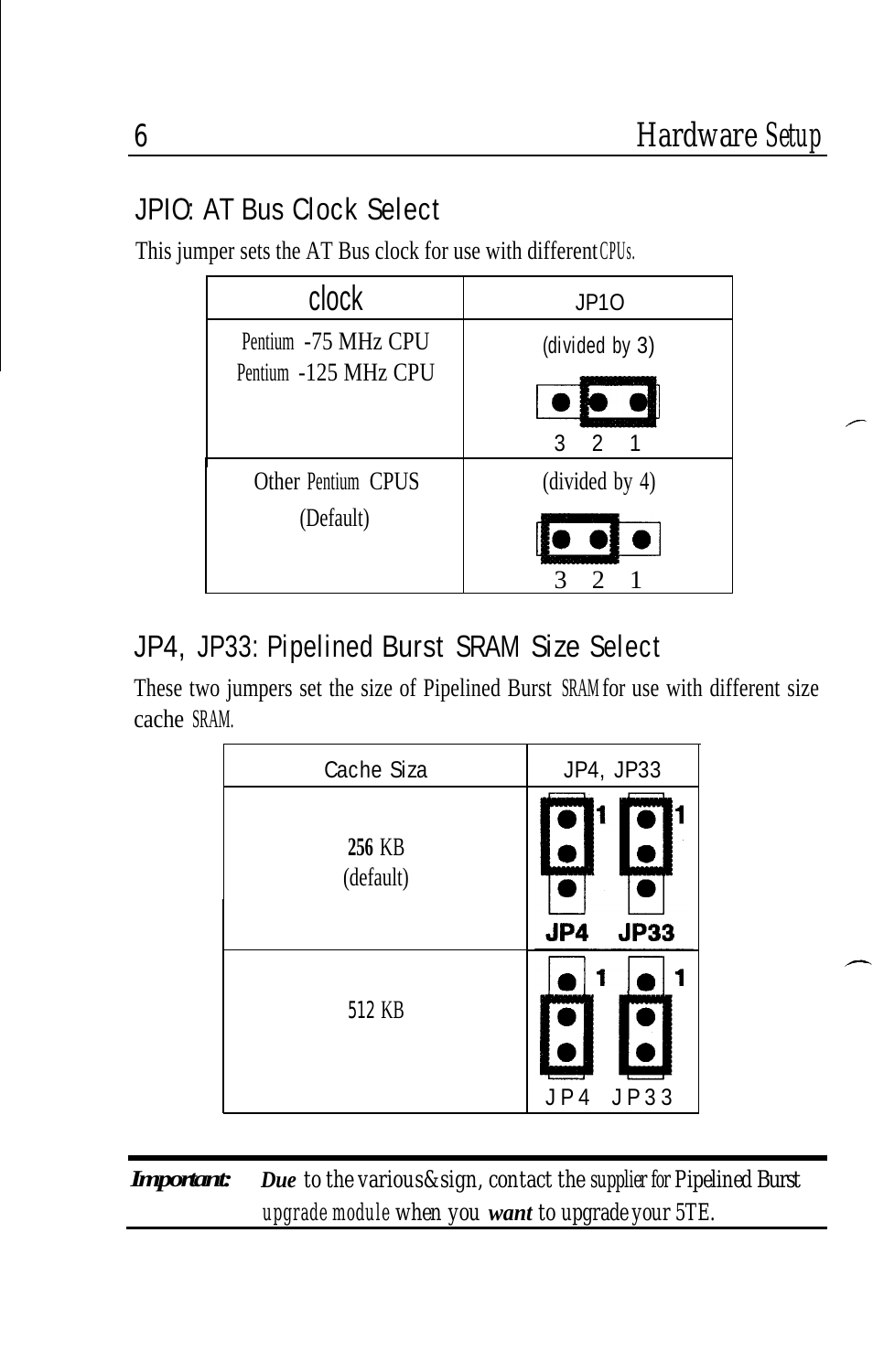#### JP21, JP22: Bus Fraction Core/Bus Ratio Select

Set this jumper accroding to your CPU clock,

*Note:* For Pentium X / Y Mhz, X stands for CPU core clock, Y stands for bus clock.

| Ratio            | <b>P54CX Family</b>                                       | JP21, JP22                                                                        |
|------------------|-----------------------------------------------------------|-----------------------------------------------------------------------------------|
| 3/2<br>(Default) | Pentium - (100/66, 90/60, 75/50)MHz                       | <b>JP21</b><br>JP22                                                               |
| 2/1              | Pentium $- (100/50)$ MHz<br>Pentium - (120/60, 133/66)MHz | P21<br>JP22                                                                       |
| 5/2              | Pentium - (150/60)MHz<br>Pentium - (166/66) MHz           | $\overline{\bullet}$ $\bullet$ $\overline{\bullet}$ P <sub>21</sub><br><b>P22</b> |
| 3/1              | Pentium - (180/60] MHz<br>Pentium - (200/66) MHZ          | JP21<br><b>P22</b>                                                                |
|                  |                                                           |                                                                                   |

#### JP5: CMOS Clear Jumper

Clear the CMOS memory by momentarily shorting this jumper; then open the jumper to retain new settings.

| <b>CMOS Setting</b>           | JP <sub>5</sub>         |
|-------------------------------|-------------------------|
| Retain CMOS data<br>(default) | $\overline{\mathbf{z}}$ |
| Clear CMOS data               | າ                       |

#### J4: VRM (Voltage Regulator Module) Socket (Reserved)

VRM socket is dedicated for 2,5V CPU to use. It converts 3.3V to 2,5V for the advance high speed P54CX.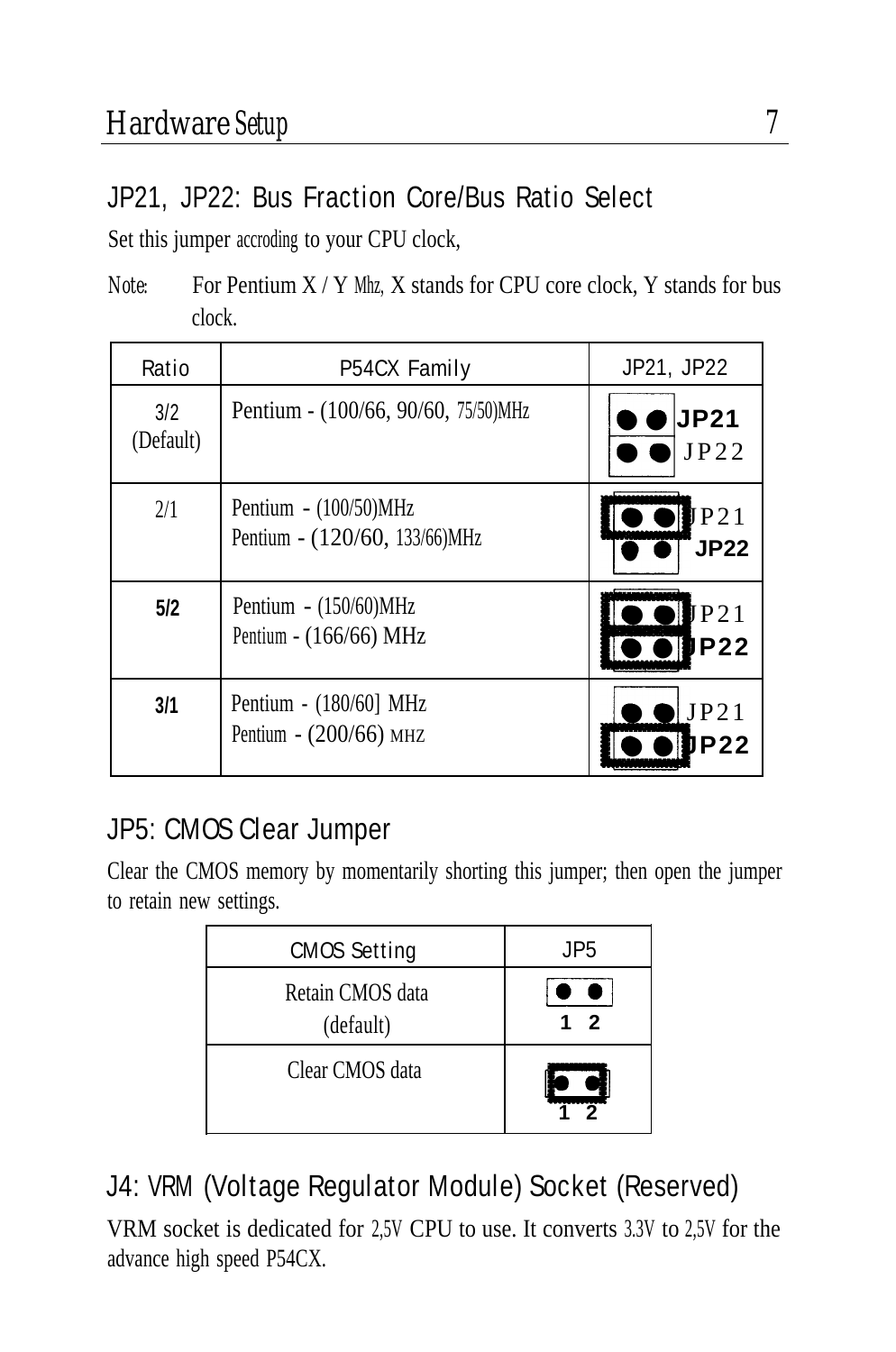#### Jll: PS/2 Mouse Function Jumper

| <b>PS/2 Mouse Function</b> | ЛH                               |
|----------------------------|----------------------------------|
| Disabled                   |                                  |
| (default)                  | 2                                |
| Enabled                    | <b><i><u>Programment</u></i></b> |

Set PS/2 mouse function enabled or disabled.

**Note:** *The IRQ12 is dedicated to PS/2 mouse when choose enabled of PS/2 - Mouse Function.*

#### CPU Type Configuration

Set the mainboard's CPU jumpers JP12, JP13, JP21, and JP22 according to CPU type as described below, and then set J8~J11 for the proper voltage of the CPU,

#### Pentium - 75\*/90\*/100\* CPU Settings (1.5x clock) **AMD**%86 - P75/P90/PIOO/P120/P133 (1.5 **X clock)**



*Figure 2-1-1, CPU Jumper Settings*

*Note: AMDCPU* (SSA5/R5) *voltage is based on VRE spec. Settings for J8 toJIO should be modified (refer to page 12).*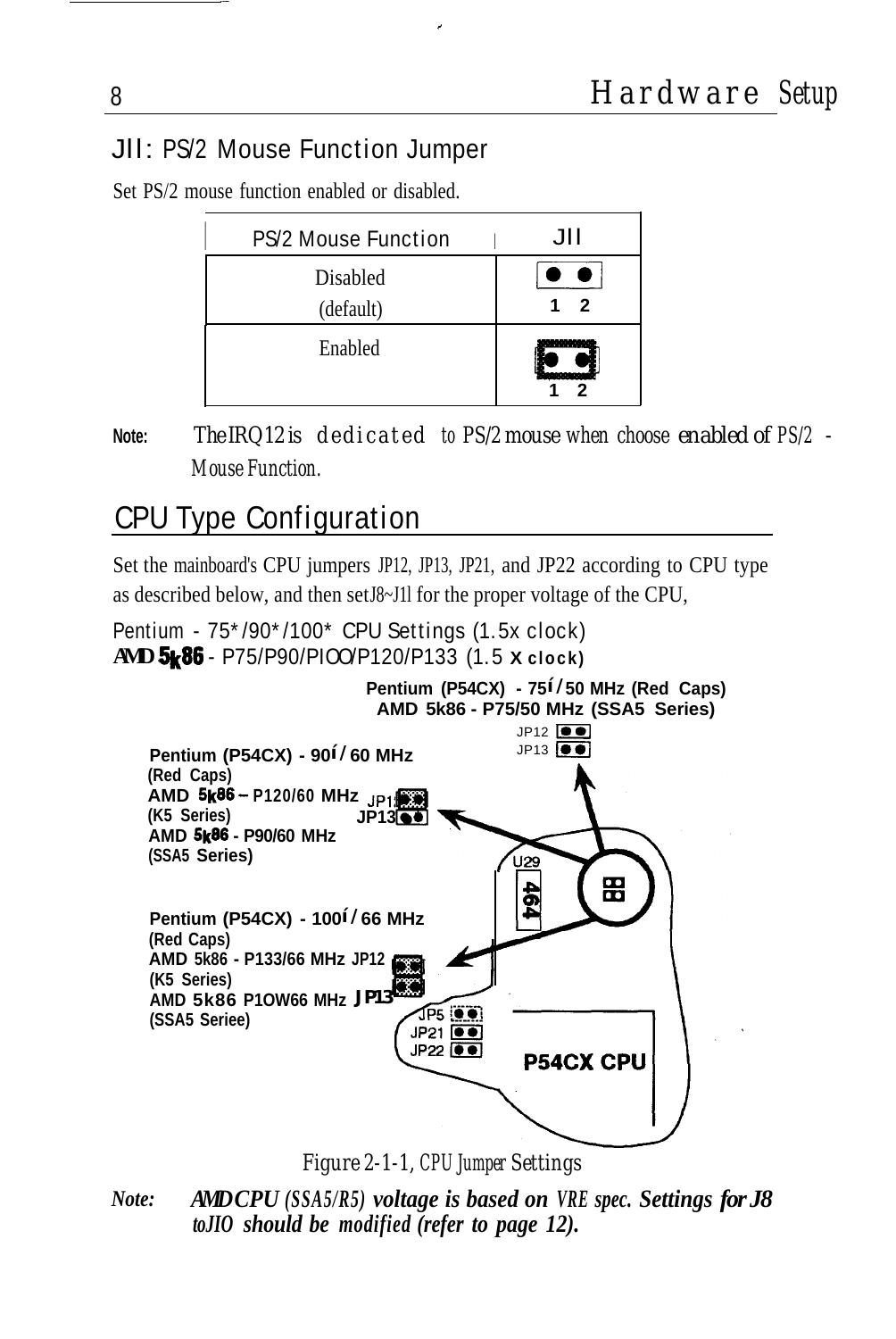

*Figure 2-1-2. CPU Jumper Settings*

**Note: AMD** *CPU* **(SSA5/R5)** ') *voltage is based on VRE spec. Settings for J8 toJIO should be modified (refer to page 12).*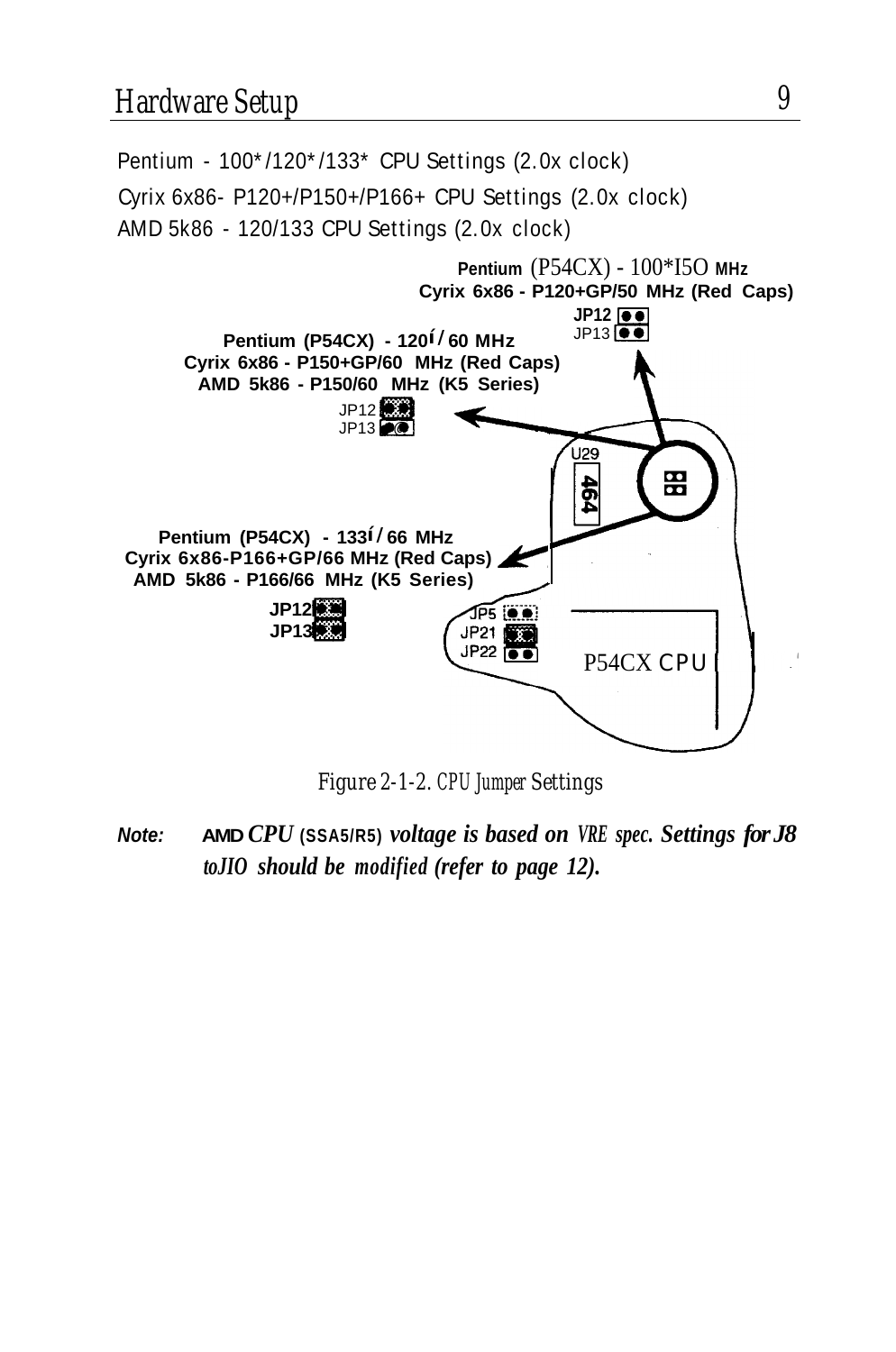

*Figure 2-1-3. CPUJumper Settings \*You* **must equip the CPU with a fan and heat sink for system stability.**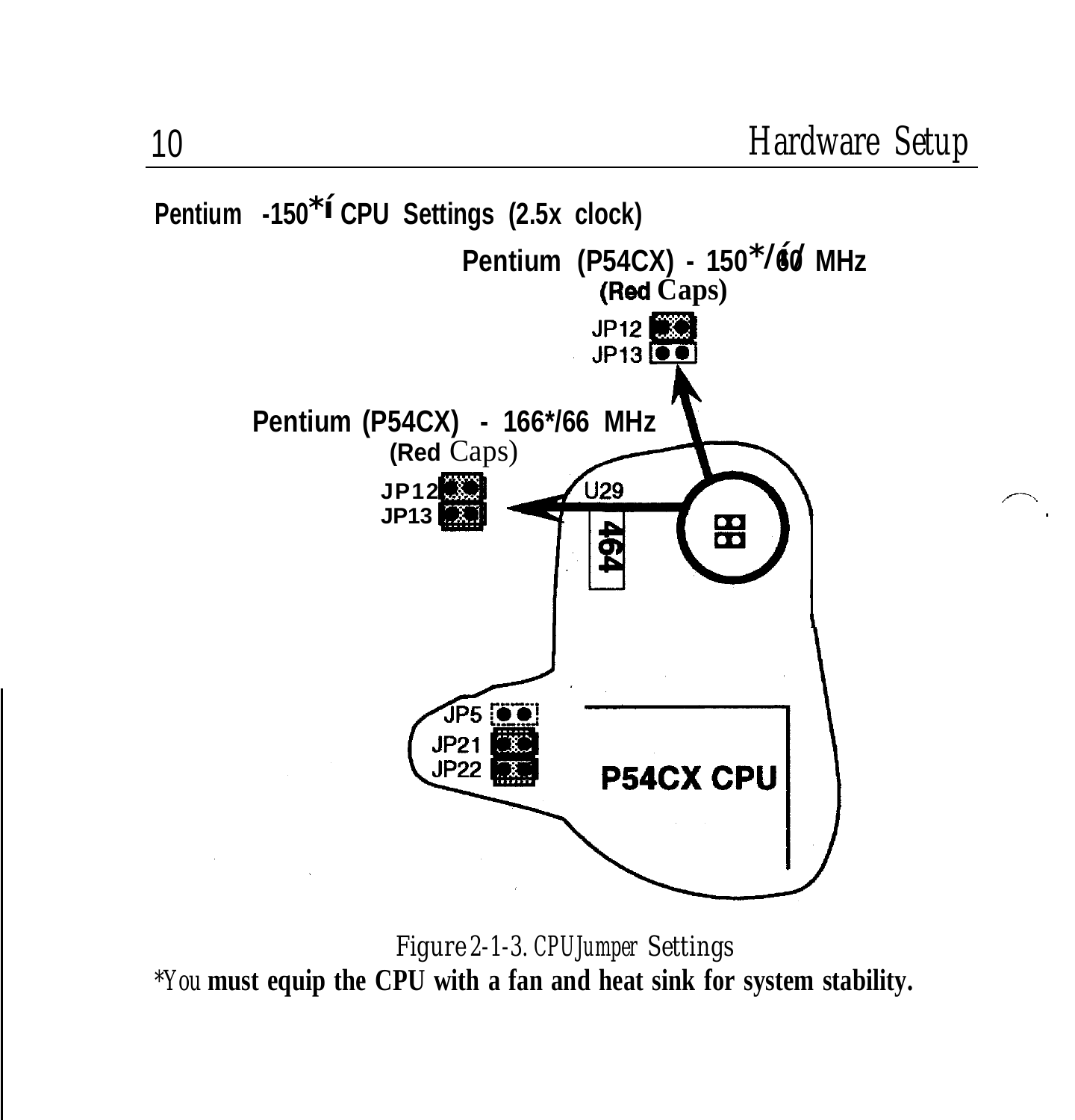

*Figure 2-1-4. CPU Jumper* Settings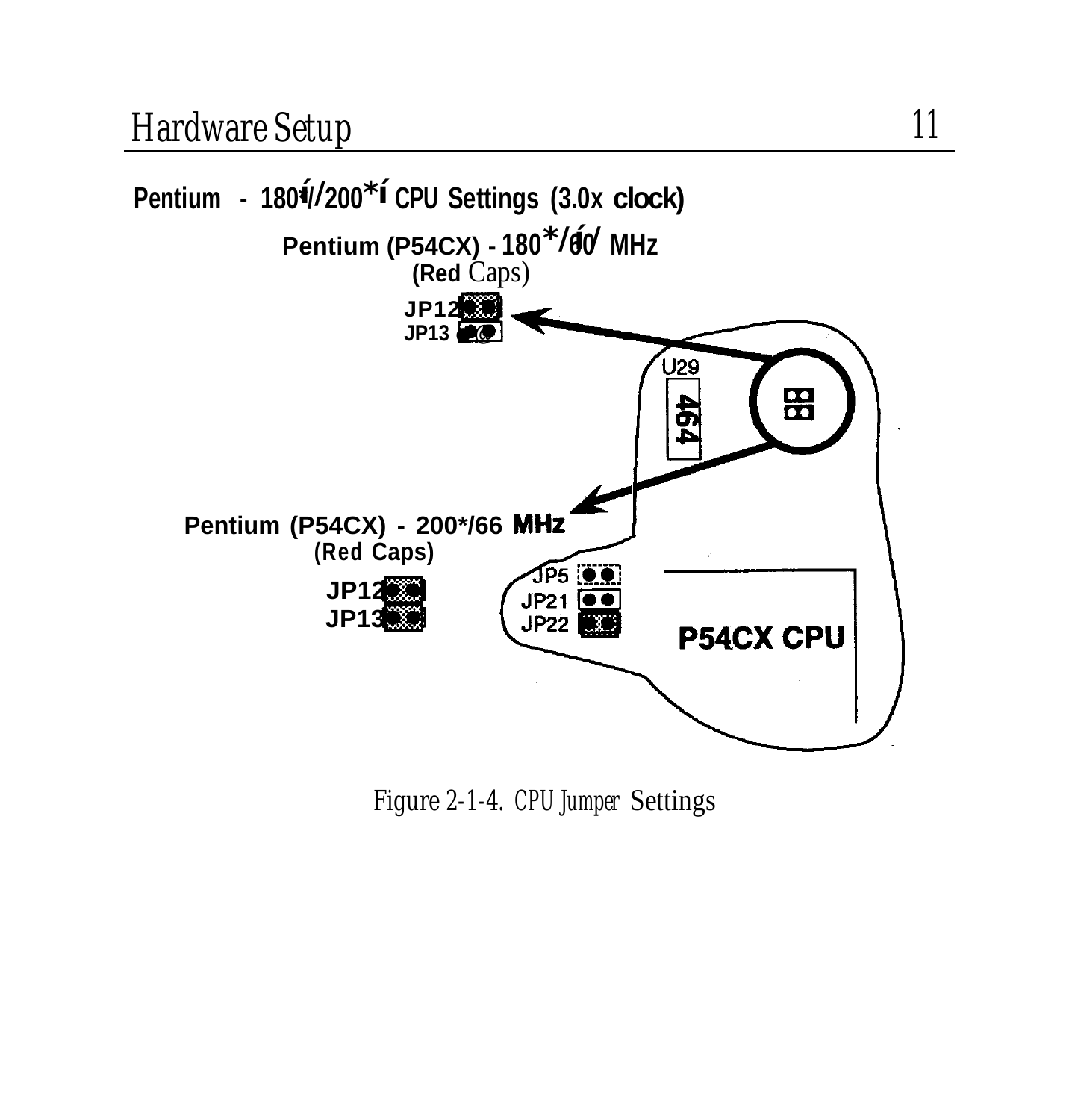#### J8, J9, JIO: CPU Voltage Select

Set J8-J1O to configure the proper voltage for the installed CPU,

| <b>CPU Typo Voltage</b>                               | $J8-J10$                     |
|-------------------------------------------------------|------------------------------|
| Standard and VR P54CX CPU $(3.3V + 5\%)$<br>(Default) | J8<br>J9<br>J10              |
| VRE P54CX CPU (3.45v - 3.6v)                          | J8<br>$\cdot$ O<br>J9<br>J10 |
| Reserved                                              | J8<br>J9<br>J10              |

Note: *Check with your CPU vendor to make sure of the CPU type voltage,*

#### Memory Configuration

The mainboard supports eight banks of 72-pin SIMM or EDO DRAM (with or without parity). The mainboard requires SIMM of at least 80ns access time.

| single-side SIMM            | Double-side SIMM           |
|-----------------------------|----------------------------|
| $4MB = IMB \times 36(32)$   | $2MB = 512K \times 36(32)$ |
| $16MB = 4MB \times 36(32)$  | $8MB = 2MB \times 36(32)$  |
| $64MB = 16MB \times 36(32)$ | $32MB = 8MB \times 36(32)$ |

The mainboard supports from 4 to 128 Mbytes with no other restrictions on memory configurations, You can install DRAM in any combination without having to rely on a memory configuration table. Memory configuration is thus "T**"Table-Free."**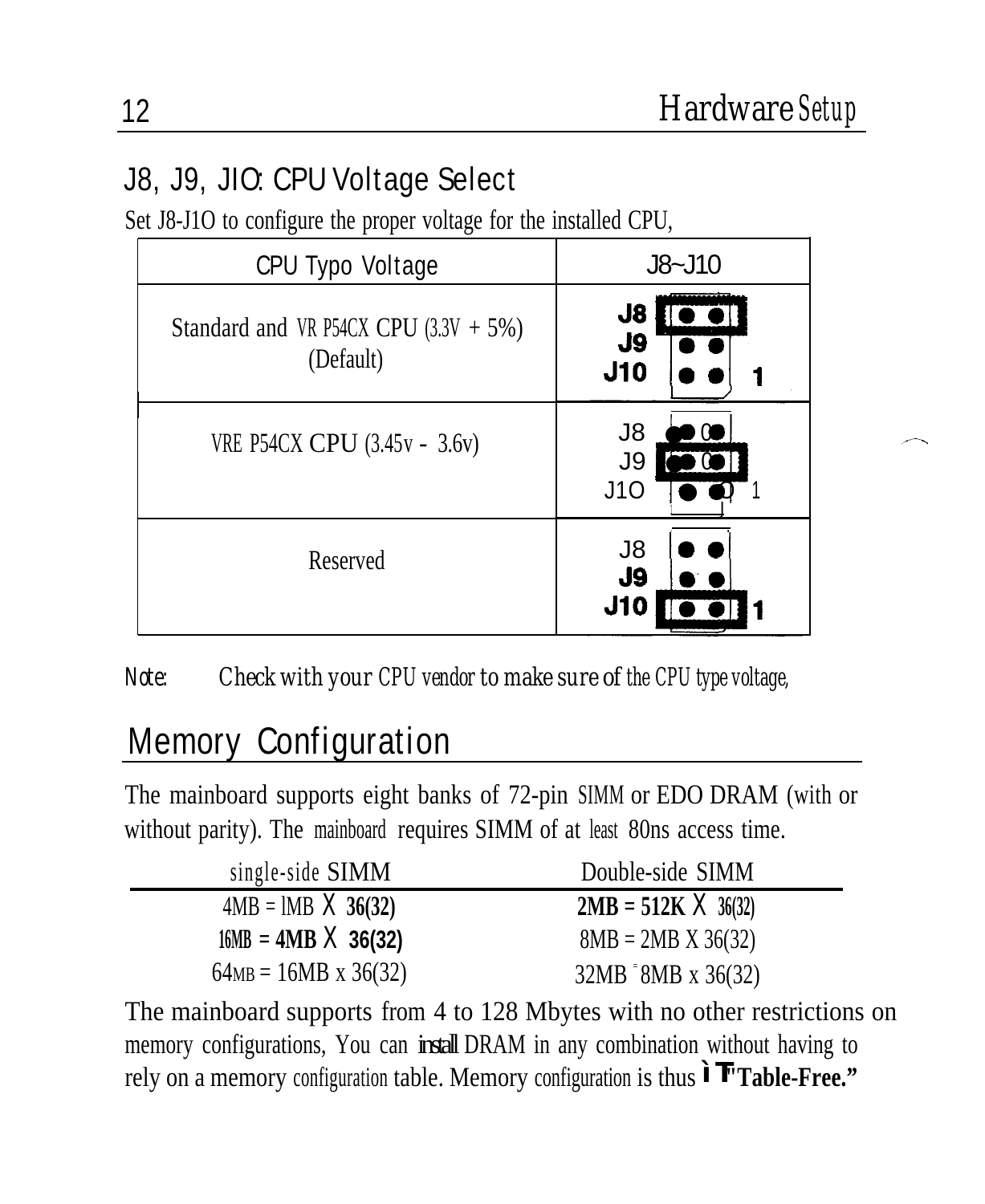### Multi I/O Port Addresses

Default settings for multi-I/O port addresses are shown in the table below.

| Port               | I/O Address | IRQ | status      |
|--------------------|-------------|-----|-------------|
| LPT <sub>1</sub> * | 378H        |     | $ECP + EPP$ |
| COM <sub>1</sub>   | 3F8H        |     |             |
| COM2               | 2F8H        |     |             |

\* If default 1/0 port addresses conflict with other 1/0 cards (e.g. sound cards or 1/0 cards), you must adjust one of the 1/0 addresses to avoid address conflict. (You can adjust these 1/0 addresses from the BIOS,

Note: *Some sound cards have a default IRQ setting for IRQ7, which may* conflict *with printing-functions. If this occurs do not use sound card functions at the same time you print.*

## **Connectors**

Attach the mainboard to case devices, or an external battery, via connectors on the mainboard. Refer to Figure 1-1 for connector locations and connector pin positions.

#### JI - keyboard Connector

A five-pin female DIN keyboard connector is located at the rear of the board. Plug the keyboard jack into this connector,

#### PW1 - Power Supply Connectors

The mainboard requires a power supply with at least 200 watts and a '"power good" signal. PW1 has two six-pin male header connectors. Plug the dual connectors from the power directly onto the board connector while making sure the black leads are in the center,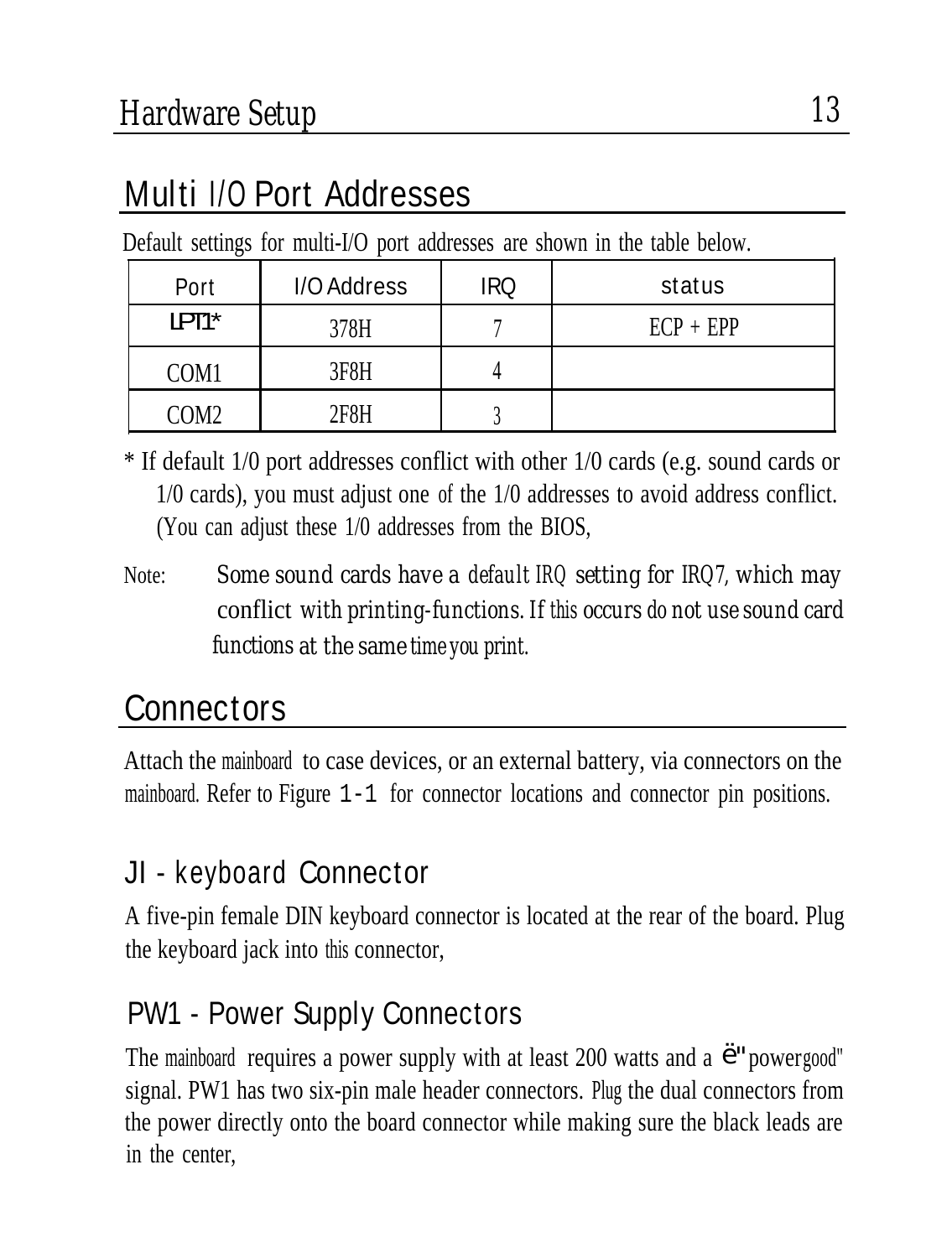

#### J17 - Keylock & Power LED Connector

J17 is a connector for a lock that may be installed on the system case for enabling or disabling the keyboard. J17 also attaches to the case's Power LED, (Pin 1-2 for power LED, pin3-5 for keylock.)

#### J18 - Speaker Connector

Attach the system speaker to connectorJ18.

#### J19 - Hardware Reset Control

Attach the Reset switch to J19, Closing the Reset switch restarts the system.

#### J2 - PS/2 Mouse Connector

Attach PS/2 mouse cable to this connector.

#### J22 - Turbo LED Connector

Attach the turbo LED to J22. The LED lights when the system is in Turbo mode.

#### lDE1/lDE2 - On-board Primary/Secondary IDE HDD **Connectors**

Attach on-board hard disk drives to these connectors.

#### JPII - HDD LED Connectors

Attach on-board hard disk drive LEDs to this connector. The LED lights when an HDD is active.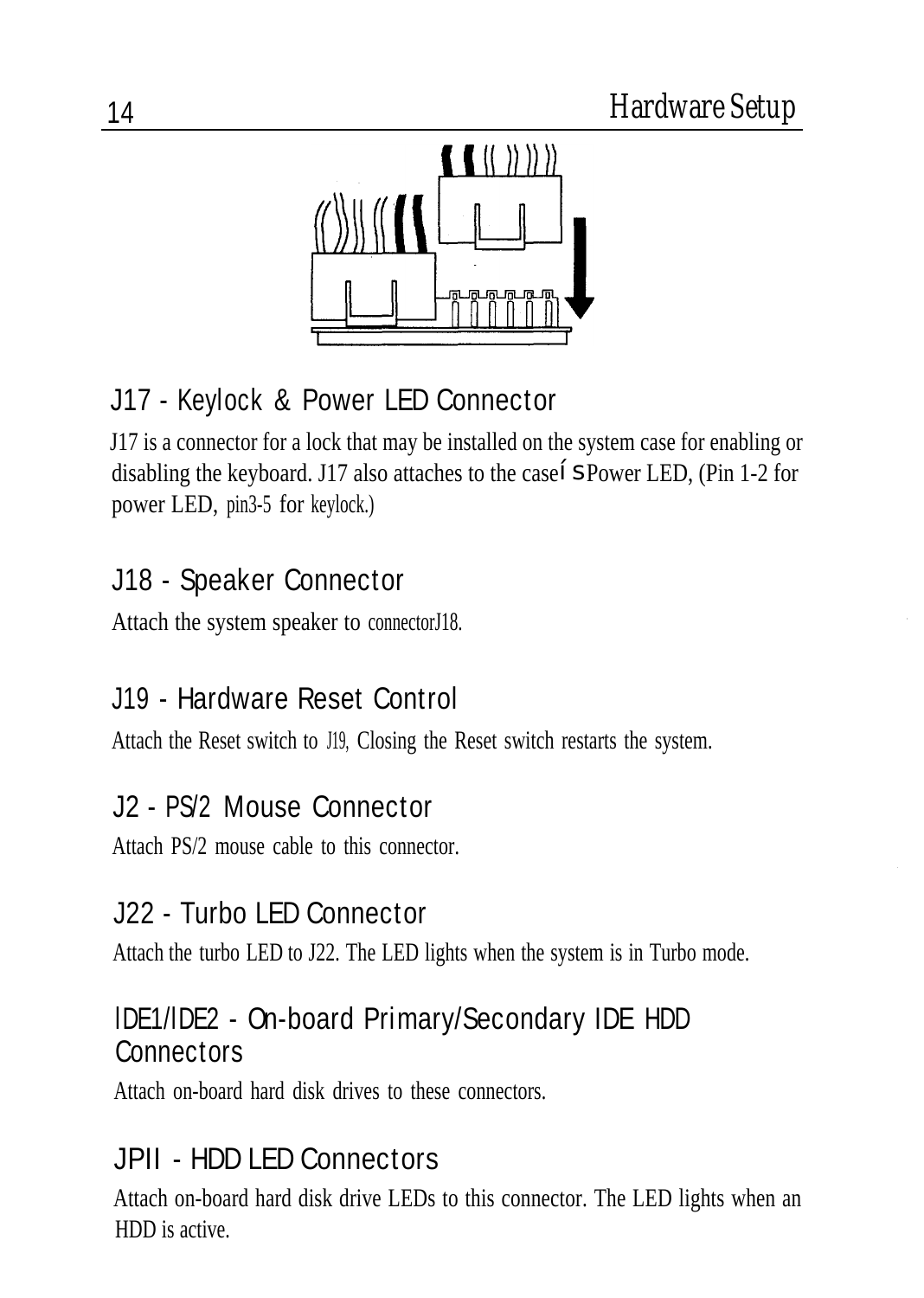#### COM1/COM2 Connectors

Attach COM1/COM2 cable to these connectors.

#### FDCI Connector

Attach floppy cable to this connector.

#### Parallel Port Connector

Attach parallel port cable to this connector.

#### J3 - Pipelined Burst SRAM Module Slot

Contact your supplier for Pipelined Burst SRAM upgrade module to upgrade your on-board cache SRAM up to 512KB. Make sure Jp4 and JP33 are set for the right size hen you upgrade your cache SRAM.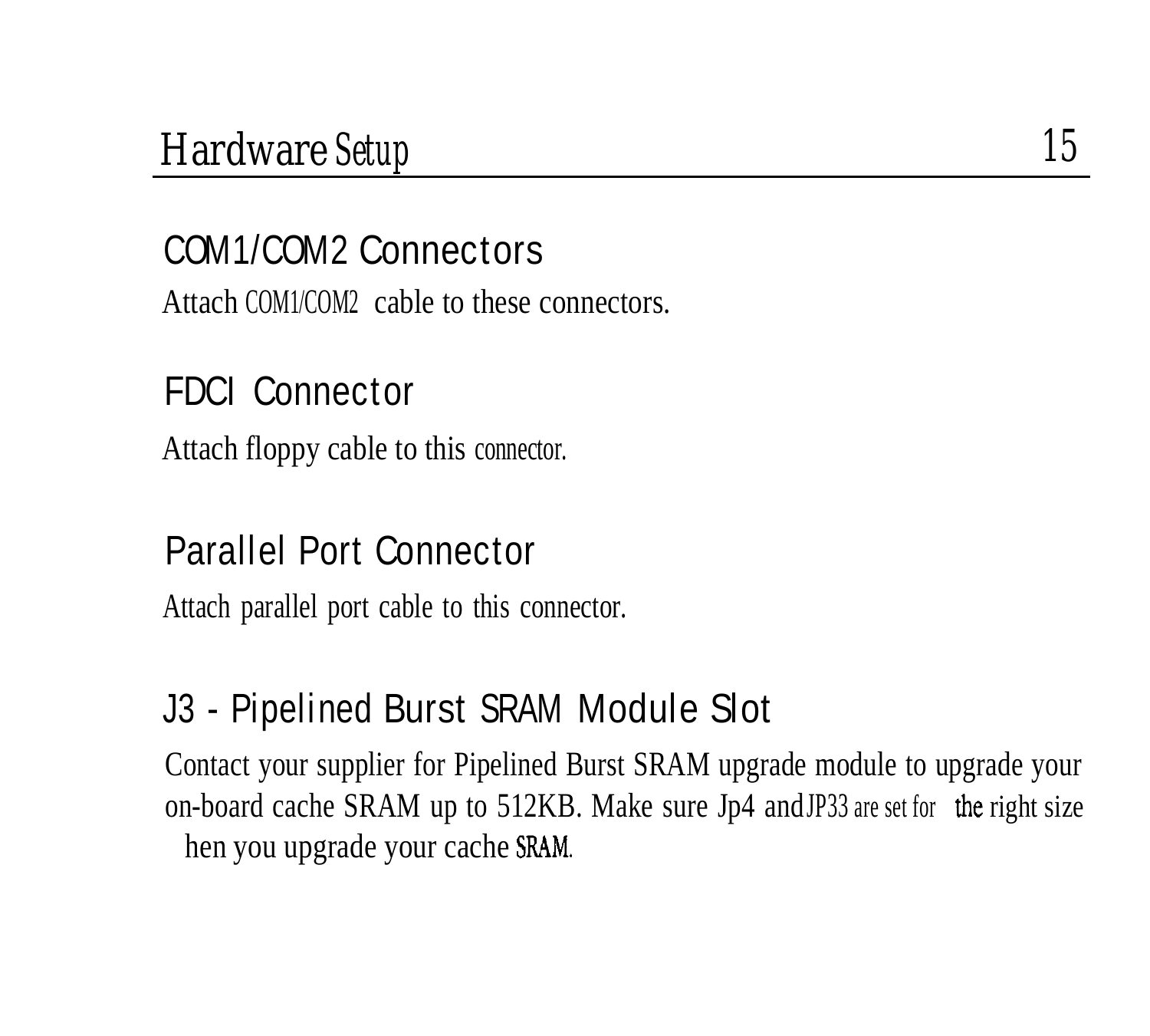# 3 BIOS Setup

The mainboard's BIOS setup program is the ROM PCI/ISA BIOS from Award Software Inc. Enter the Award BIOS program' SMain Menu as follows:

- 1. Turn on or reboot the system, After a series of diagnostic checks, you are asked . to press DEL to enter Setup.
- **2. Press the <DEL> key to enter the Award BIOS program and the main screen** appears:

|                                      | ROM PCI/ISA BIOS<br>CMOS SETUP UTILITY<br>AWARD SOFTWARE, INC.                   |
|--------------------------------------|----------------------------------------------------------------------------------|
| STANDARD CMOS SETUP                  | PASSWORD SETTING                                                                 |
| <b>BIOS FEATURES SETUP</b>           | IDE HDD AUTO DETECTION                                                           |
| CHIPSET FEATURES SETUP               | SAVE & EXIT SETUP                                                                |
| POWER MANAGEMENT SETUP               | EXIT WITHOUT SAVING                                                              |
| PC I CONFIGURATION SETUP             |                                                                                  |
| LOAD SETUP DEFAULTS                  |                                                                                  |
| Esc : Out<br>FlO : Save & Exit Setup | $T \downarrow \rightarrow \leftarrow :$ Select Item<br>(Shift) F2 : Change Color |
| Time, Date Hard Disk Type            |                                                                                  |

- 3. Choose an option and press <Enter> .Modify the system parameters to reflect theoptionsinstalled in the system. (seethe follwing sections.)
- 4. Press <ESC>at anytime to return to the MainMenu,
- 5. In the Main Menu, choose "SAVEANDEXIT SETUP' to save your changes and reboot the system, Choosing 'EXIT WITHOUT SAVING" ignores your changes and exits the program.

The Main Menu options of the Award BIOS are described in the sections that follow.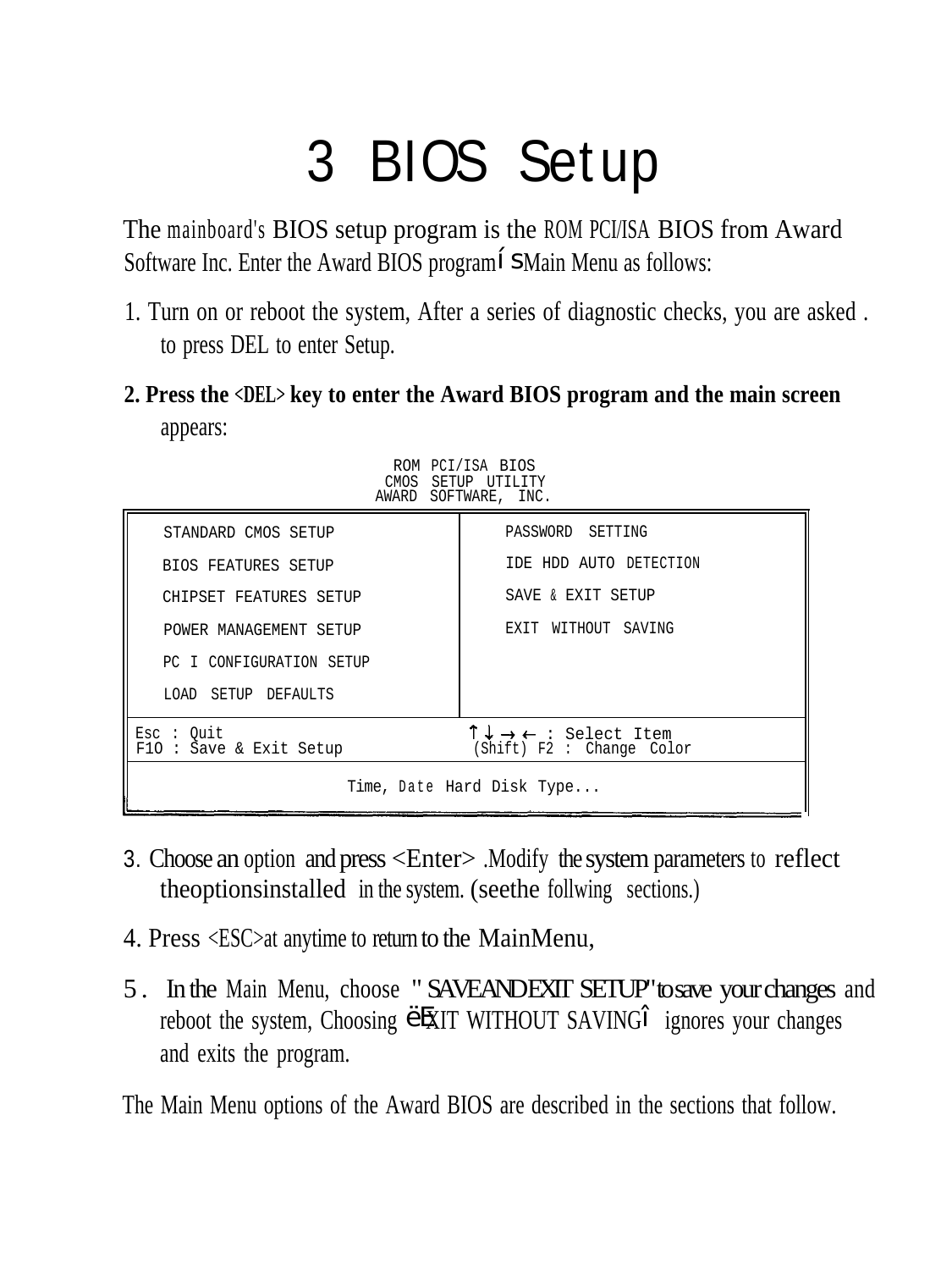#### Standard CMOS Setup

Run the Standard CMOS Setup as follows.

1. Choose "STANDARD CMOS SETUP" from the Main Menu. A screen appears.

| RON PCI/ISA BIOS<br>STANDARD CMOS SETUP<br>AWARD SOFTWARE , INC.                                                                                   |   |                                    |                                                                  |  |
|----------------------------------------------------------------------------------------------------------------------------------------------------|---|------------------------------------|------------------------------------------------------------------|--|
| Date (mm:dd:yy) : Fri, Feb 1 1995<br>Time $(hh:mm:ss)$ : 7 : 30 : 33<br>HARD DISKS<br>TYPE SIZE CYLS HEAD PRECOMP LANDZ SECTOR MODE                |   |                                    |                                                                  |  |
| Primary Master : None<br>0<br>$\begin{matrix}0\\0\\0\end{matrix}$<br>Primary Slave : None<br>Secondary Master None<br>Secondary Slave : None 0     | 0 | $\mathbf{O}$<br>0<br>0<br>$\Omega$ |                                                                  |  |
| Drive $A : 1.44M, 3.5$ in.<br>Drive B : None<br>Video : EGA/VGA<br>Halt on : All Errors                                                            |   | Extended Memory: 3328K             | Base Memory: .64 OK<br>Other Memory: 128K<br>Total Memory: 4096K |  |
| Esc : Out<br>$T \downarrow \rightarrow \leftarrow$ : Select Item PU/PD/+/-: Modify<br>(Shift) F2 : Change color F3 : Toggle Calendar<br>F11 : Help |   |                                    |                                                                  |  |

2. Use arrow keys to move between items and select values. Modify selected fields using PgUp/PgDn/+/- keys. some fields let you enter values directly,

| Date $\text{(mm/dd/yy)}$ | Type the current date,                                                                     |                                                                                                                                               |  |
|--------------------------|--------------------------------------------------------------------------------------------|-----------------------------------------------------------------------------------------------------------------------------------------------|--|
| Time(hh:mm:ss)           | Type the current time.                                                                     |                                                                                                                                               |  |
|                          |                                                                                            | Primary(Secondary)Choosefromthestandardharddisktypes1 to 46.Type                                                                              |  |
| Master & Slave           | 47 is user definable. If a hard disk is not installed choose<br>"Not installed," (default) |                                                                                                                                               |  |
| Drive A&B                | Choose                                                                                     | 360KB ,5 1/4 in.,<br>1.2MB, 51/4 in.,<br>720KB, 31/2 in.,<br>$1.4M$ , $3 \frac{1}{2}$ in.(default),<br>2.88 MB, 3 1/2 in. or<br>Not installed |  |
| video                    | Choose                                                                                     | Monochrome,<br>Color $40x25$ .<br>VGA/EGA (default),<br>Color $80x25$                                                                         |  |

**3.** When you finish, press the  $\langle$ ESC> key to return to the Main Menu,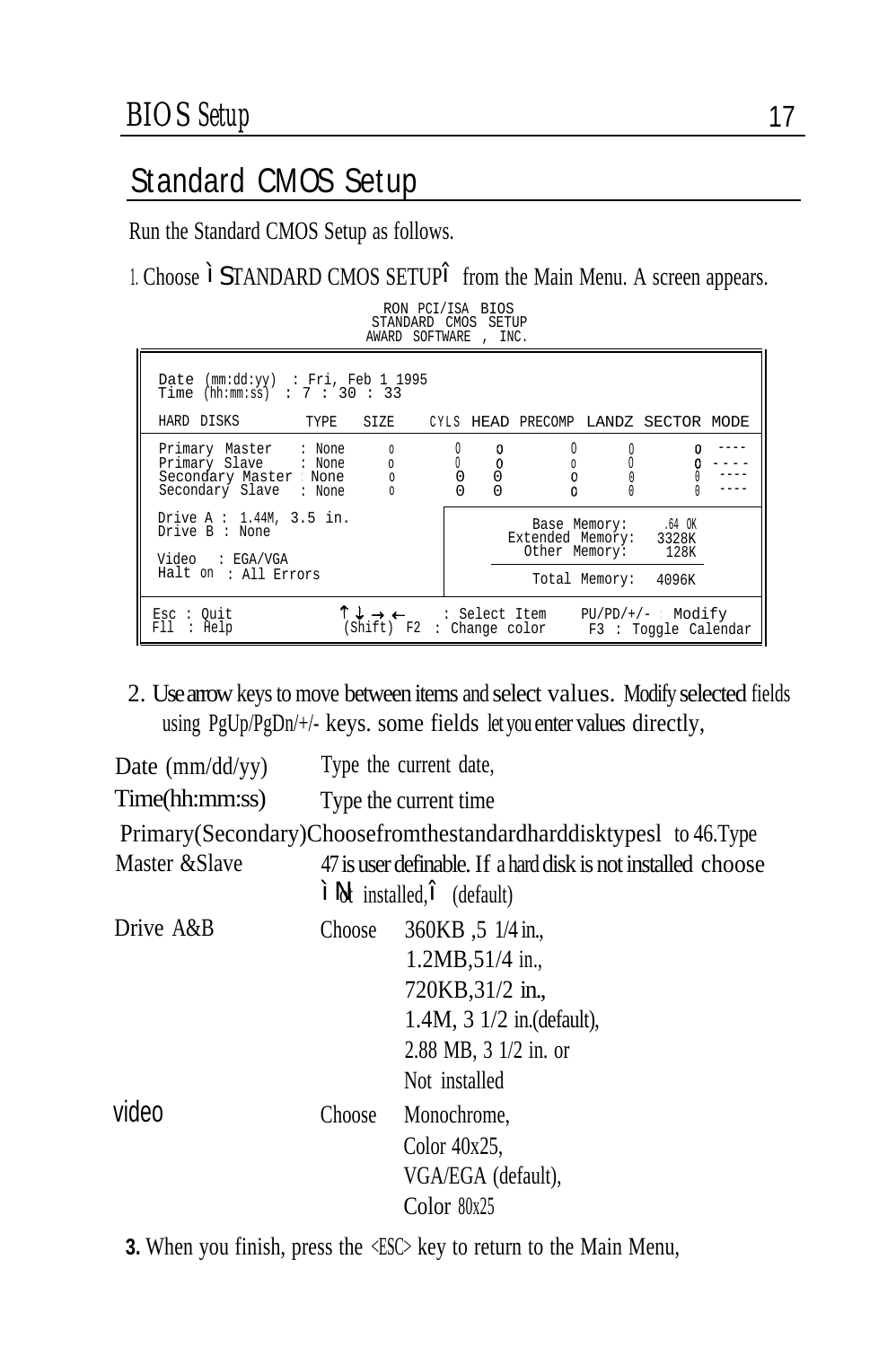#### BIOS Features Setup

Run the BIOS Features Setup as follows.

1, Choose "BIOS FEATURES SETUP" from the Main Menu and a screen with a list of items appears, (The screen below shows the B10S default settings.)

| ROM PC I/ISA BIOS<br><b>BIOS FEATURES SETUP</b><br>AWARD SOFTWARE , INC.                                                                                                                                                                                                                                                                                                                                     |                                                                                                                                                                                                                                   |
|--------------------------------------------------------------------------------------------------------------------------------------------------------------------------------------------------------------------------------------------------------------------------------------------------------------------------------------------------------------------------------------------------------------|-----------------------------------------------------------------------------------------------------------------------------------------------------------------------------------------------------------------------------------|
| : Enabled<br>CPU Internal Cache<br>: Enabled<br>External Cache<br>Ouick Power on Self Test : Enabled<br>A, C<br>Boot Sequence<br>: Disabled<br>Swap Floppy Drive<br>Boot Up NumLock Status<br>$:$ On<br>Gate A20 Option<br>Fast : Fast<br>Memory Parity Check : Disabled<br>Typematic Rate Setting : Disabled<br>Typematic Rate (Chars/See): 6<br>Typematic Delay (Msec) : 250<br>Security Option<br>: Setup | : Enabled<br>Video BIOS Shdow<br>C8000-CBFFF Shadow<br>: Disabled<br>CCOOO-CFFFF Shadow: Disabled<br>DOOOO-D3FFF Shadow: Disabled<br>D4000-D7FFF Shadow: Disabled<br>D8000-DBFFF Shadow: Disabled<br>DC000-DFFFF Shadow: Disabled |
|                                                                                                                                                                                                                                                                                                                                                                                                              | $\uparrow \downarrow \rightarrow \leftarrow:$ Select Iten<br>ESC : Ouit<br>: Help<br>$PU/PD/+/-$ : Modify<br>F1 -<br>F5<br>: Old Values (Shift)F2 : Color<br>: Load BIOS Defaults<br>F6<br>F7<br>: Load Setup Defaults            |

- *2.* Use the arrow keys to move between item and to select values, Modify the selected fields using thePgUp/PgDn/+/- keys. <F> keys are explained below
	- $\langle$ Fl $>$ ' 'Help'' gives options available for each item.

Shift <F2>: Change color,

- $\langle F5 \rangle$ : Get the old values. These values are the values with which the user started the current session.
- <F6>: Load all options with the BIOS Setup default values.
- <F7>: Load all options with the Power-Ondefault values.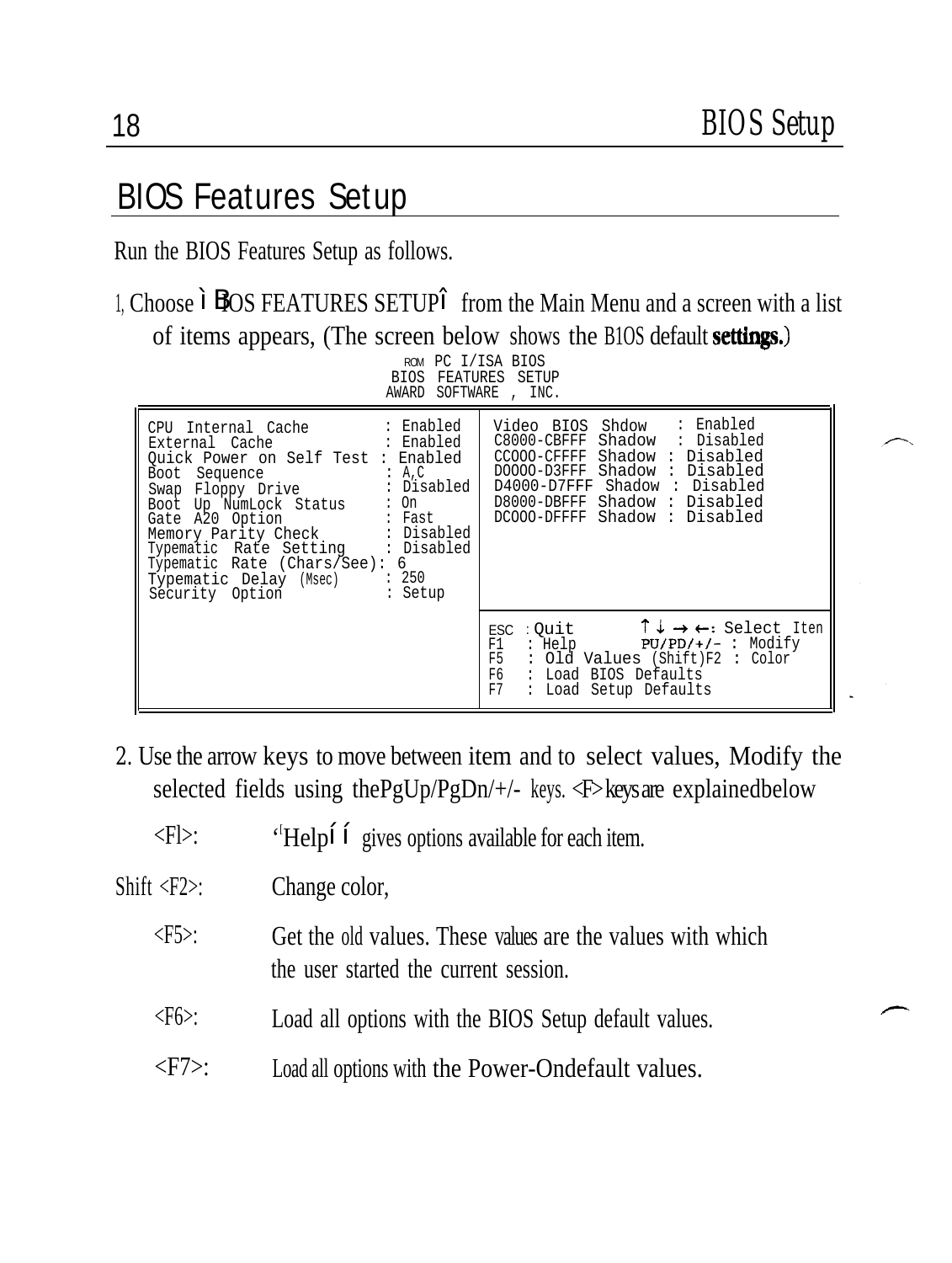### *BIOS Setup* 19

A short description of screen items follows:

| <b>CPU</b> Internal<br>Cache       | This option enables/disables the CPU' Sinternal cache. (The<br>Default setting is Enabled.)                                                                                        |
|------------------------------------|------------------------------------------------------------------------------------------------------------------------------------------------------------------------------------|
| External Cache                     | This option enables/disables the external cache memory. (The<br>Default setting is Enabled.)                                                                                       |
| Quick Power On<br><b>Self Test</b> | Enabled provides a fast POST at boot-up,                                                                                                                                           |
| Boot Sequence                      | The default setting attempts to first boot from drive A: and then<br>from hard disk $C$ ; You can reverse this sequence with $C^*A$ .",<br>but then drive A: cannot boot directly, |
| Swap Floppy<br>Drive               | Enabled changes the sequence of the A: and B: drives, (The<br>Default setting is Disabled.)                                                                                        |
| Boot Up Num<br>Lock status         | Choose On or Off, On puts numeric keypad in Num Lock<br>mode at boot-up. Off puts this keypad in arrow key mode at<br>boot-up.                                                     |
| Gate A20 Option                    | Choose Fast (default) o Normal. Fast allows RAM accesses<br>above IMB using the fast gate A20 line. -                                                                              |
| Memory Parity<br>check             | Choose Enabled or Disabled (default). This item<br>enables/disables the Memory Parity check option. Do not<br>enable this setting if SIMM modules are without parity RAM.          |
| Typematic<br>Rate<br>setting       | Enable this option to adjust the keystroke repeat rate,                                                                                                                            |
| Typematic Rate<br>(Chars/sec)      | Choose the rate a character keeps repeating.                                                                                                                                       |
| <b>Typematic Delay</b><br>(Msec)   | Choose how long after you press a key that a character begins<br>repeating,                                                                                                        |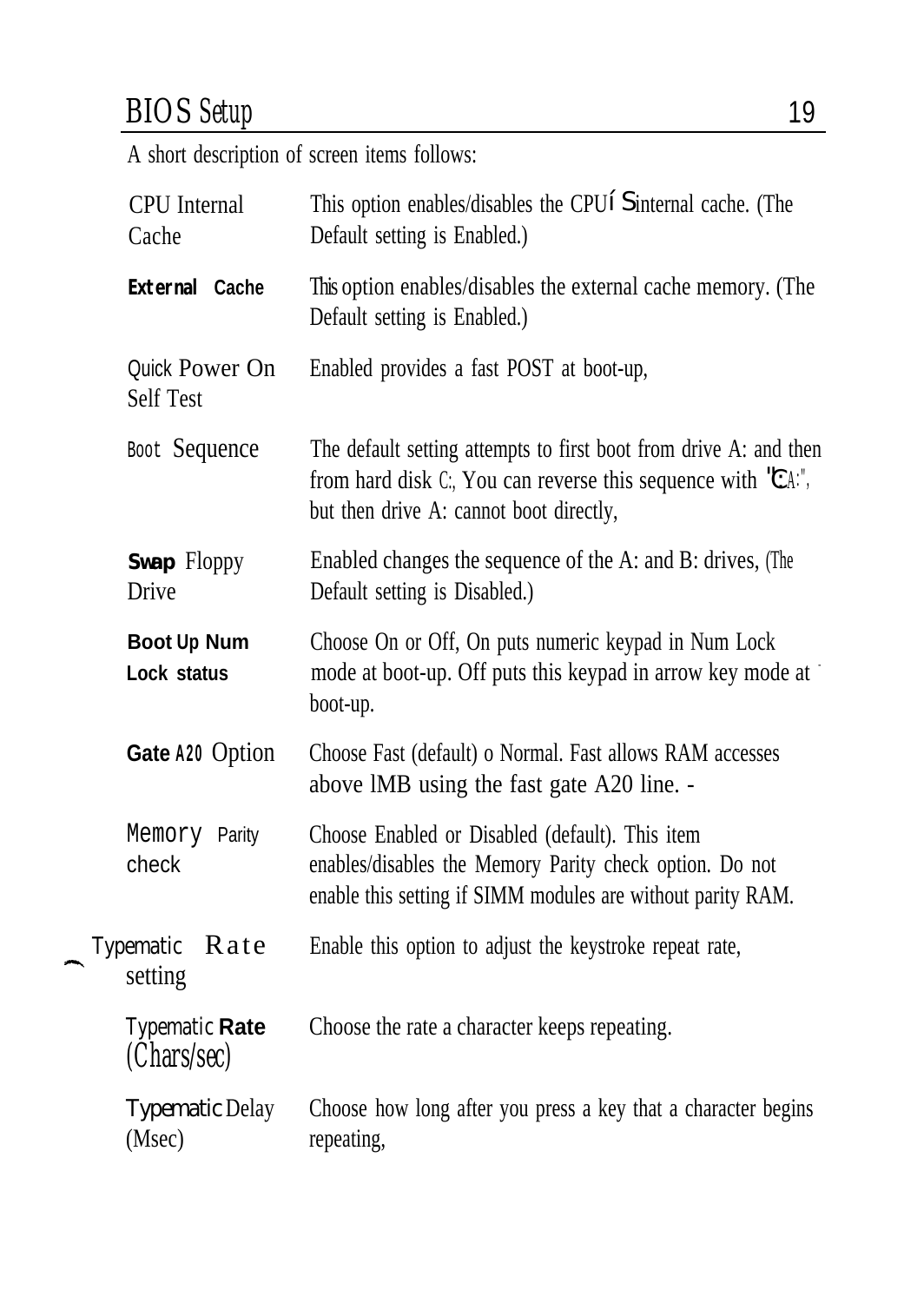| security option                        | Choose Setup or System. Use this feature to prevent<br>unauthorized system boot-up or use of BIOS Setup.                                                                                                                             |
|----------------------------------------|--------------------------------------------------------------------------------------------------------------------------------------------------------------------------------------------------------------------------------------|
|                                        | 'System" - Each time the system is booted the password<br>prompt appears.                                                                                                                                                            |
|                                        | "Setup" - If a password is set, the password prompt only<br>appears if you attempt to enter the Setup program.                                                                                                                       |
| Video or Adaptor<br><b>BIOS</b> Shadow | BIOS shadow copies BIOS code from slower ROM to faster<br>RAM. BIOS can then execute from RAM. These 32K segments<br>can be shadowed from ROM to RAM. BIOS is shadowed in a<br>32K segment if it is enabled and it has BIOS present, |

**3.** After you have finished with the BIOS Features Setup program, press the <ESC> key and follow the screen instructions to save or disregard your settings.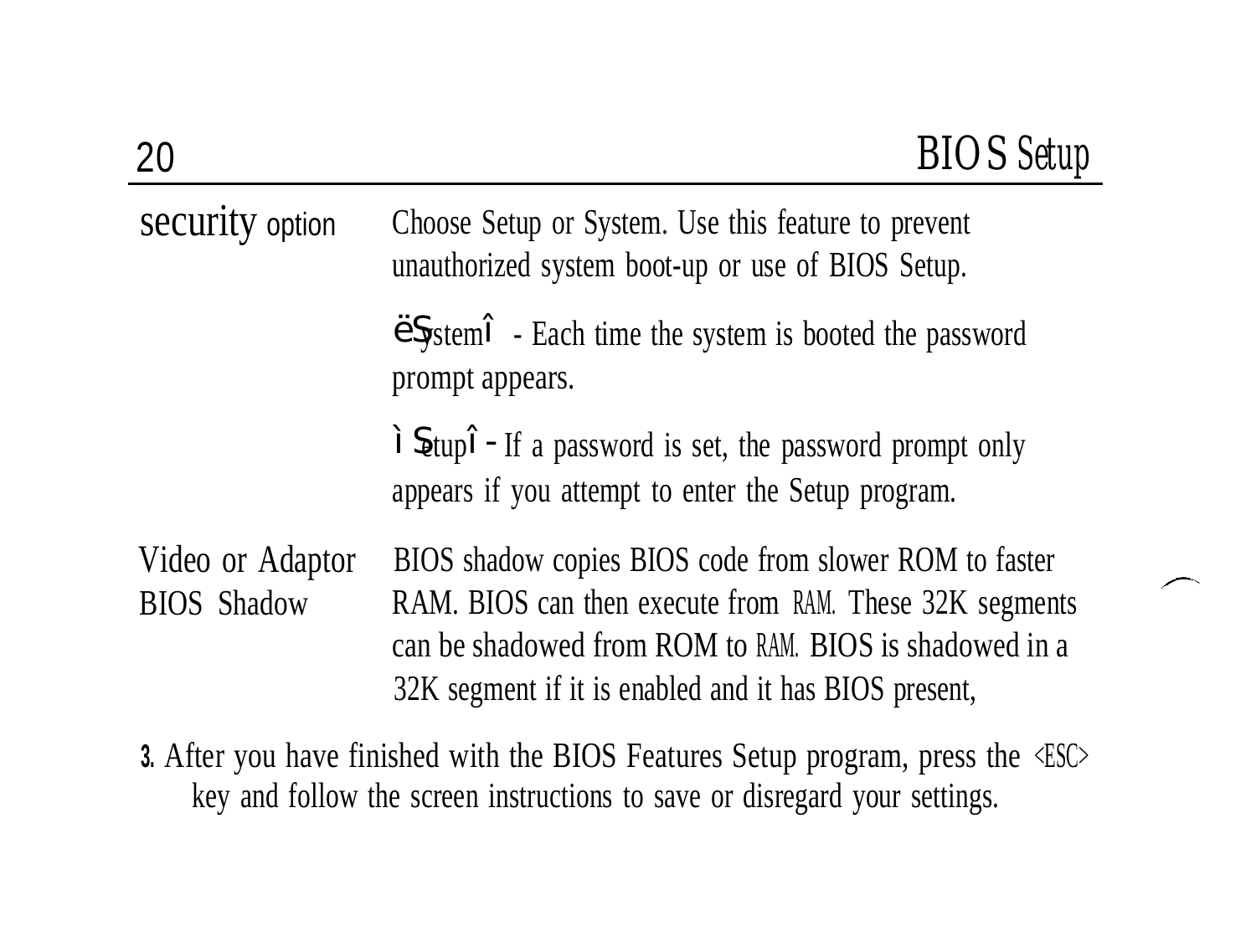#### Chipset Features Setup

The Chipset Features Setup option changes the values of the chipset registers. These registers control system options in the computer,

#### Note: *Change these* settings only *if youare familiar with the Chipset.*

Run the Chipset Features Setup as follows.

1, Choose "CHIPSET FEATURES SETUP" from the Main Menu and the following screen appears. (The screen below shows default settings.)

ROM PCI/ISA BIOS CHIPSET FEATURES SETUP AWARD SOFTWARE, INC.

| :4<br>DRAM RAS Precharge Time<br>: 8/6<br>DRAM R/W Leadoff Timing<br>:3<br>DRAM RAS to CAS Delay<br>$\div$ x2222<br>DRAM Read Burst Timing<br>DRAU Write Burst Timing : x3333<br>System BIOS Cacheable : Disabled<br>8 Bit I/0 Recovery Time<br>$\cdot$ 1<br>16 Bit I/0 Recovery Time : 1<br>Memory Hole At 15M-16M : Disabled<br>IDE HDD Block Mode : Enabled<br>IDE Primary Master PIO : Auto | PCI Concurrency : Enabled<br>PCI Streaming : Enabled<br>PCI Bursting : Enabled<br>Onboard FDC Control : Enabled<br>Onboard Serial Port 1<br>Onboard Serial Port 2<br>Onboard Parallel Port<br>Onboard Printer Mode<br>ECP Mode Use DMA Select | : COM1/3F8<br>$\therefore$ COM2/2F8<br>: 378H/IRQ7<br>$: ECP + EPP$<br>1.1 |
|-------------------------------------------------------------------------------------------------------------------------------------------------------------------------------------------------------------------------------------------------------------------------------------------------------------------------------------------------------------------------------------------------|-----------------------------------------------------------------------------------------------------------------------------------------------------------------------------------------------------------------------------------------------|----------------------------------------------------------------------------|
| IDE Primary Slave PIO : Auto<br>IDE Secondary Master PIO : Auto<br>IDE Secondary Slave PIO<br>: Auto<br>On-chip Primary PCI IDE : Enabled<br>On-chip Secondary PCI IDE:<br>Enabled<br>PCI Slot IDE 2nd Channel :<br>Enabled                                                                                                                                                                     | ESC : Ouit<br>: Help PU/PD/+/- : Modify<br>F1<br>F5 3<br>: Old Values (Shift)F2 : Color<br>F6 1<br>: Load BIOS Defaults<br>F7<br>: Load Setup Defaults                                                                                        | $\uparrow \downarrow \rightarrow \leftarrow$ : Select Item                 |

2. Usethearrowkeysto move between items and select values. Modify selected fields using the PgUp/PgDn/+/- keys,

A short description of screen items follows:

DRAM RAS Precharge Time Use the default setting,

DRAM R/W lead off Timing Use the default setting. DRAM RAS to CAS Delay Use the default setting. DRAM Read Burst Timing Usethedefauksetting. DRAM Write Burst Timing Use the default setting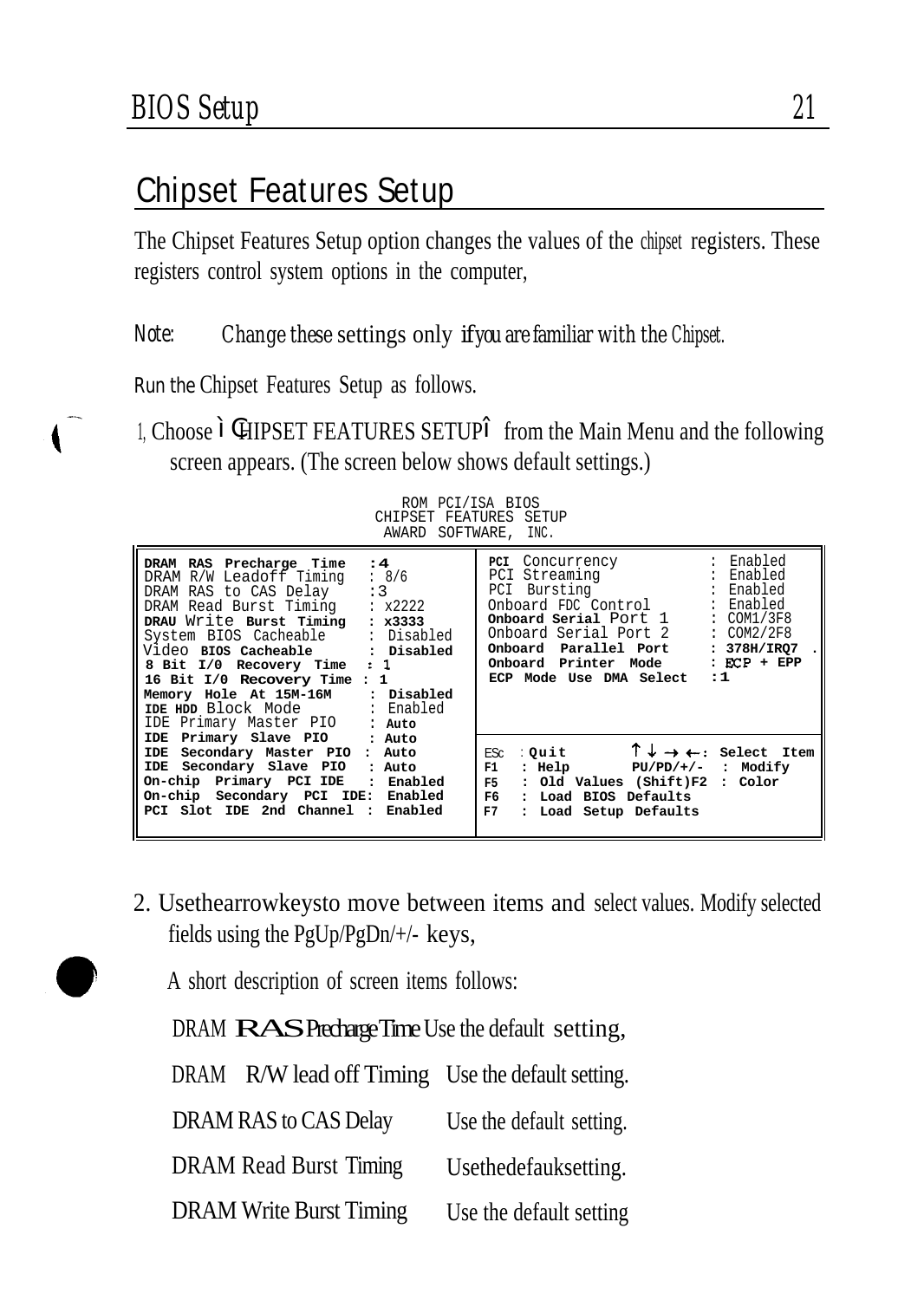| System BIOS Cacheable                                                                                                              | Disabled: The ROM area FOOOOH-FFFFFH is not<br>cached.                                                                                                                                                                      |
|------------------------------------------------------------------------------------------------------------------------------------|-----------------------------------------------------------------------------------------------------------------------------------------------------------------------------------------------------------------------------|
|                                                                                                                                    | Enabled: The ROM area F0000H-FFFFFH is<br>cacheable if cache controller is<br>enabled.                                                                                                                                      |
| Video BIOS Cacheable                                                                                                               | Disabled: The video BIOS C0000H-C7FFFH is<br>not cached.                                                                                                                                                                    |
|                                                                                                                                    | Enabled: The video BIOS C0000H-C7FFFH is<br>cacheable if cache controller is<br>enabled.                                                                                                                                    |
| Memory Hole At 15M-16M                                                                                                             | Choose Enabled or Disabled (default). Some<br>interface cards will map their ROM address to this<br>area. If this occurs, you should select Enabled,<br>otherwise use Disabled.                                             |
| <b>IDE HDD Block Mode</b>                                                                                                          | Choose Enabled (default) or Disabled. Enabled<br>invokes multi-sector transfer instead of one setter<br>per transfer. Not all HDDs support this function.                                                                   |
| <b>IDE Primary Master PIO</b><br><b>IDE Primary Slave PIO</b><br><b>IDE</b> secondary Master PIO<br><b>IDE Secondary Slave PIO</b> | Choose Auto (default) or mode 0-4, Mode O is the<br>slowest speed, and HDD mode $4$ is the fastest<br>speed. For better performance and stability, we<br>suggest you use the Auto setting to set the HDD<br>control timing. |
| On-chip Primary PCI IDE                                                                                                            | Enabled: Use the on-board IDE (default)                                                                                                                                                                                     |
| On-chip Secondary PCI IDE                                                                                                          | Disabled: Turn off the on-board IDE                                                                                                                                                                                         |
| PCI Slot IDE 2nd Channel                                                                                                           | Choose Enabled (default) or Disabled. When<br>Enabled is set, IRQ15 is dedicated for secondary<br>IDE use. When Disabled is set, IRQ15 is released<br>for other devices.                                                    |
| <b>PCI Concurrency</b>                                                                                                             | Use the default setting,                                                                                                                                                                                                    |
| PCI streaming                                                                                                                      | Use the default setting.                                                                                                                                                                                                    |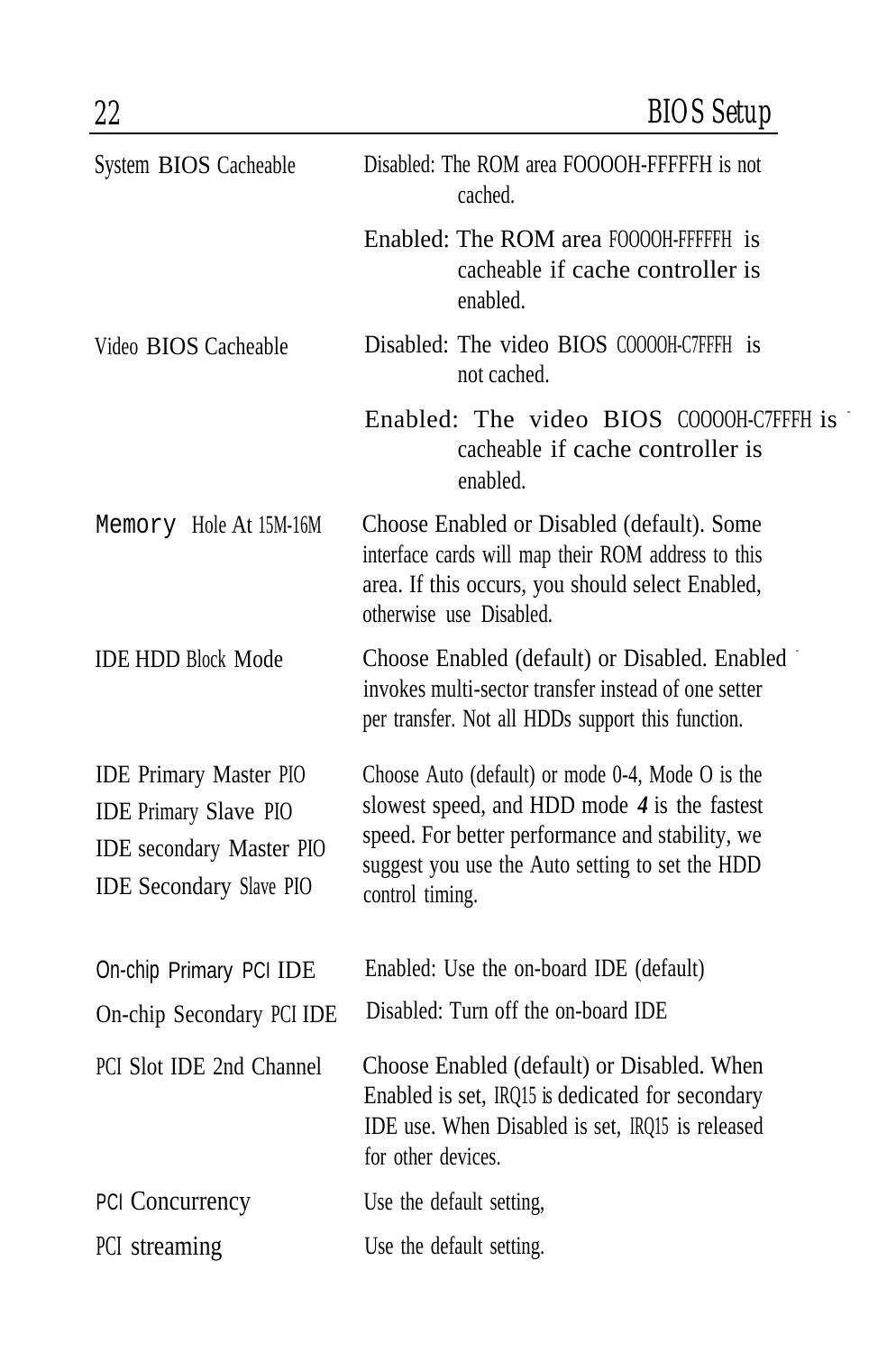#### *BIOS Setup 23*

| <b>PCI</b> Bursting          | Use the default setting,                             |                                                                                                                                     |
|------------------------------|------------------------------------------------------|-------------------------------------------------------------------------------------------------------------------------------------|
| Onboard HCC Control          | Enabled:                                             | Use the on-board floppy controller<br>(default),                                                                                    |
|                              | Disabled:                                            | Turn off the on-board floppy<br>controller.                                                                                         |
| onboard serial Port 1        | Choose serial port 1 & 2' s1/0 address, Do no set    |                                                                                                                                     |
| Onboard <b>Serial</b> Port 2 | port $1 \& 2$ to the same value except for Disabled. |                                                                                                                                     |
|                              | (default)                                            | COM 1/3F8H   COM3/3E8H<br>COM 2/2F8H   COM4/2E8H                                                                                    |
| <b>Onboard Parallel Port</b> |                                                      | Choose the printer $1/0$ address:<br>378H/IRQ7 (default), 3BCH/IRQ7, 278H/IRQ5                                                      |
| Onboard Printer Mode         |                                                      | Choose $ECP + EPP$ (default), SPP or $EPP$ , $ECP$<br>mode, The mode depends on your external device<br>that connects to this port. |
| ECP ModeDMA Select           | at the ECP mode,                                     | Choose DMA1 (default) or DMA3, This setting<br>only works when the Onboard Printer Mode is set                                      |

3. After**YOU have finished with** the Chipset Features Setup, press the <ESC> key and follow the screen instructions to save or disregard your settings.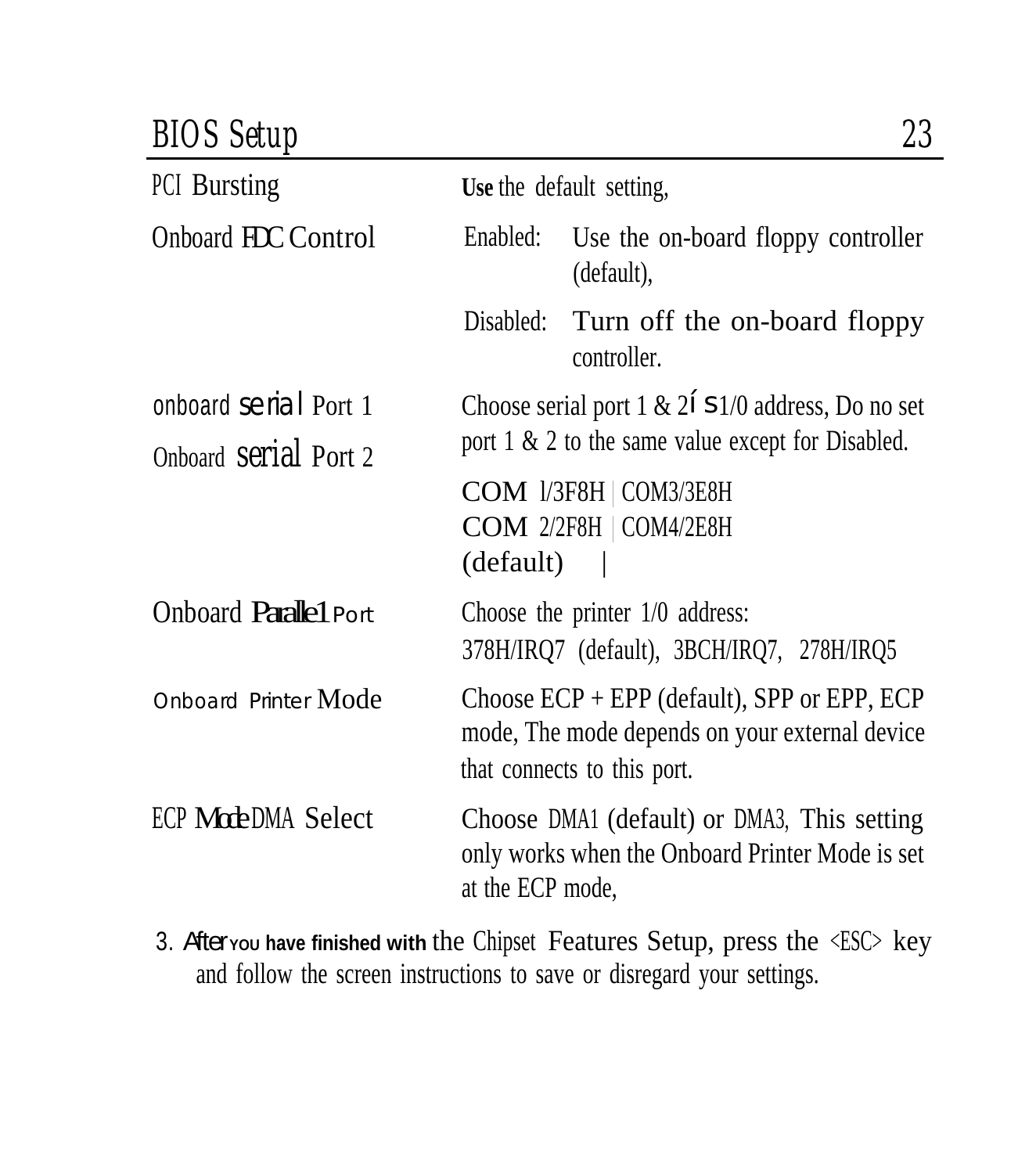#### Power Management Setup

The Power Management Setup option sets the system' Spower saving functions.

Run the Power Management Setup as follows.

1, Choose "P**OWER MANAGEMENT SETUP**" from the Main Menu and a screen with a list of items appears.

| ROM PCIIISA BIOS<br>POWER MANAGEMENT SETUP<br>AWARD SOFTWARE, INC                                                                                                                                                                                                                                                                |                                                                                                                                                                                                                                                                                                                                                                                          |
|----------------------------------------------------------------------------------------------------------------------------------------------------------------------------------------------------------------------------------------------------------------------------------------------------------------------------------|------------------------------------------------------------------------------------------------------------------------------------------------------------------------------------------------------------------------------------------------------------------------------------------------------------------------------------------------------------------------------------------|
| : Disabled<br>Power Management<br>PM Control by APM : No<br>Video Off Method<br>: V/H SYNC +Blank<br>: Disabled<br>Doze Mode<br>Standby Mode : Disabled<br>Suspend Mode : Disabled<br>HDD Power Down : Disabled<br>IR03 (Wake-Up Event): ON<br>IRO4 (Wake-Up Event): ON<br>IR08 (Wake-Up Event): ON<br>IR012 (Wake-Up Event): ON | IRO 3 (COM 2)<br>: ON<br>IRO 4 (COM 1)<br>: ON<br>IRO $5$ (LPT $2$ )<br>: ON<br>: ON<br>IRO 6 (FloPPY Disk)<br>$\therefore$ ON<br>IRQ $7$ (LPT 1)<br>IRQ 8 (RTC Alarm) : OFF<br>: ON<br>IRO 9 (IRO2 Redir)<br>IRO 10 (Reserved)<br>: ON<br>IRO 11 (Reserved)<br>: ON<br>IRQ 12 (PS/2 mouse)<br>: ON<br>IRO 13 (Coprocessor) : ON<br>IRO 14 (Hard Disk) : ON<br>IRO 15 (Reserved)<br>: ON |
| Power Down Activities<br>COM Ports Accessed: ON<br>LPT Ports Accessed: ON<br>Drive Ports Accessed : ON                                                                                                                                                                                                                           | $\uparrow \downarrow \rightarrow \leftarrow:$ Select Item<br>: Quit<br>ESC<br>$PU/PD/+/-$ Mcdify<br>: Help<br>F1<br>F5 : Old Values (Shift)F2 : Color<br>F6 : Load BIOS Defaults<br>F7<br>: Load Setup Defaults                                                                                                                                                                          |

2. Use the arrow keys to move between items and to select values. Modify the selected fields using the PgUp/PgDn/+/- keys.

A short description of selected screen items follows:

| Power Management | Options are as follows: |                                                                                                  |
|------------------|-------------------------|--------------------------------------------------------------------------------------------------|
|                  |                         | User Define Let' Syou define the HDD and system<br>powerdowntimes.                               |
|                  | Disabled                | Disables the Green PC Features.                                                                  |
|                  |                         | Min Saving Dozetimer=lHour<br>Standbytimer=1 Hour<br>Suspend timer = Hour<br>HDDPowerDown= 15Min |
|                  |                         | Max Saving Doze timer=lMin<br>Standbytirner=lMin<br>Suspendtimer=lMin<br>HDD Power Down= 1Min    |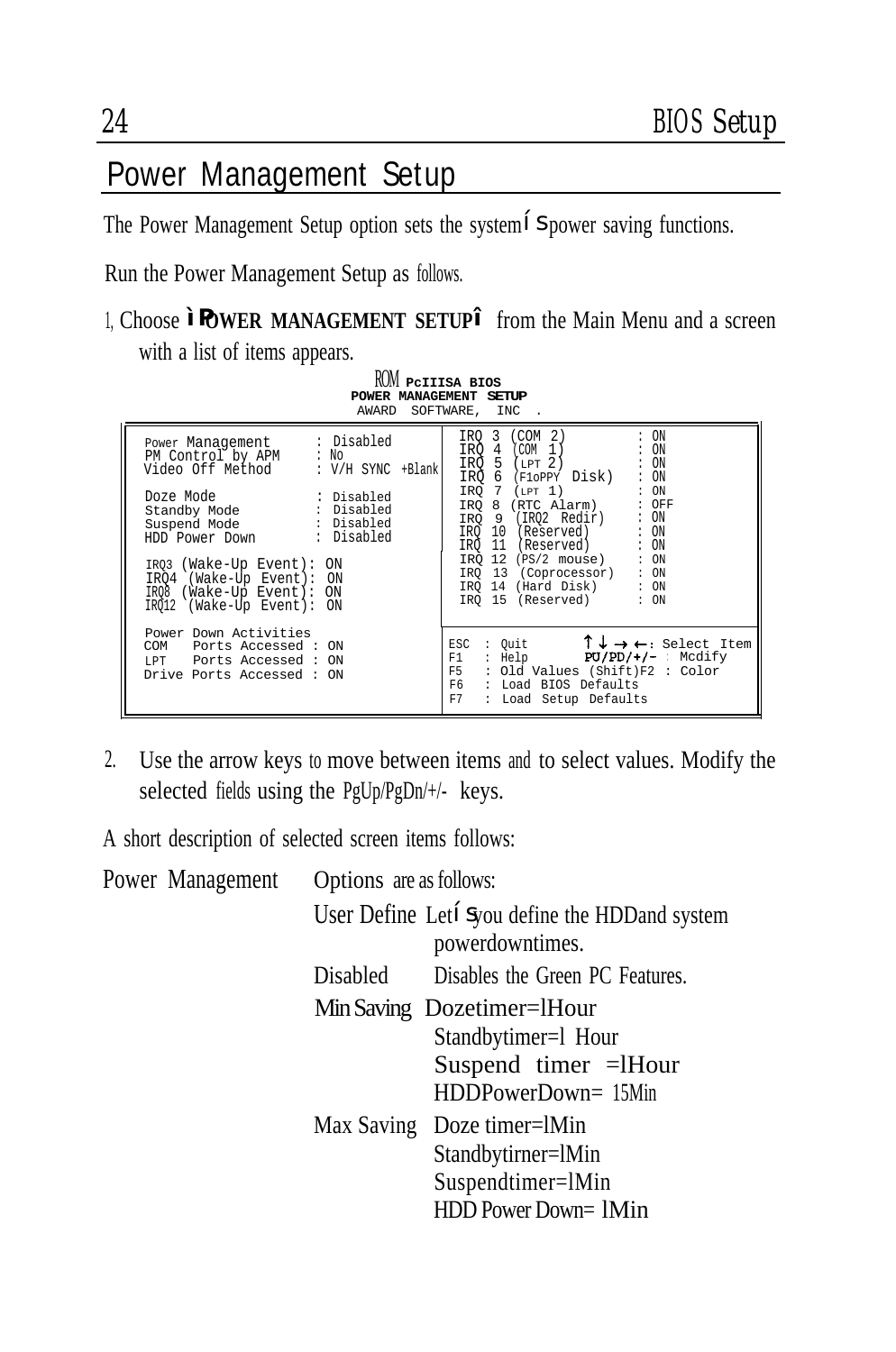| <b>BIOS</b> Setup                      | 25                                                                                                                                                                                                                                                               |
|----------------------------------------|------------------------------------------------------------------------------------------------------------------------------------------------------------------------------------------------------------------------------------------------------------------|
| <b>PM Control byAPM</b>                | Choose Yes or No (default). APM stands for Advanced<br>Power Management, To use APM you must run<br>"power.exe" under DOS v6,0 or later version,                                                                                                                 |
| <b>Video Off Method</b>                | Choose V/H Sync+ Blank (default), Blank screen, or<br>DPMS for the selected PM mode.                                                                                                                                                                             |
| Doze Mode                              | When the set time has elapsed, the BIOS sends a<br>command to the system to enter doze mode (system<br>clock drops to 33MHz), Time is adjustable from 1 Min to 1<br>Hour.                                                                                        |
| Standby Mode                           | The default is Disabled, Time is adjustable from 1 Min to<br>1 Hour.                                                                                                                                                                                             |
| <b>Suspend Mode</b>                    | The default is Disabled. Only an SL-Enhanced (or SMI)<br>CPU can enter this mode, Time is adjustable from 1 Min<br>to 1 Hour, Under Suspend mode, the CPU stops<br>completely (no instructions are executed.)                                                    |
| <b>HDD Power Down</b>                  | When the set time has elapsed, the BIOS sends a<br>command to the HDD to power down, which turns off<br>the motor. Time is adjustable from 1 to 15 minutes. The<br>default setting is Disabled, Some older model HDDs may<br>not support this advanced function, |
| IRQx (Wake-Up<br>Events)               | The BIOS monitors these items for activity. If activity<br>occurs from the Enabled item the system wakes up.                                                                                                                                                     |
| <b>Power Down</b><br><b>Activities</b> | The BIOS monitors these items for no activity. If no<br>activity occurs from the Enabled item the system will<br>enter power saving mode (Doze/Standby/Suspend/HDD<br>Power Down mode).                                                                          |

3. After YOU have finished with the Power Management Setup, press the <Esc> key to return to the Main Menu.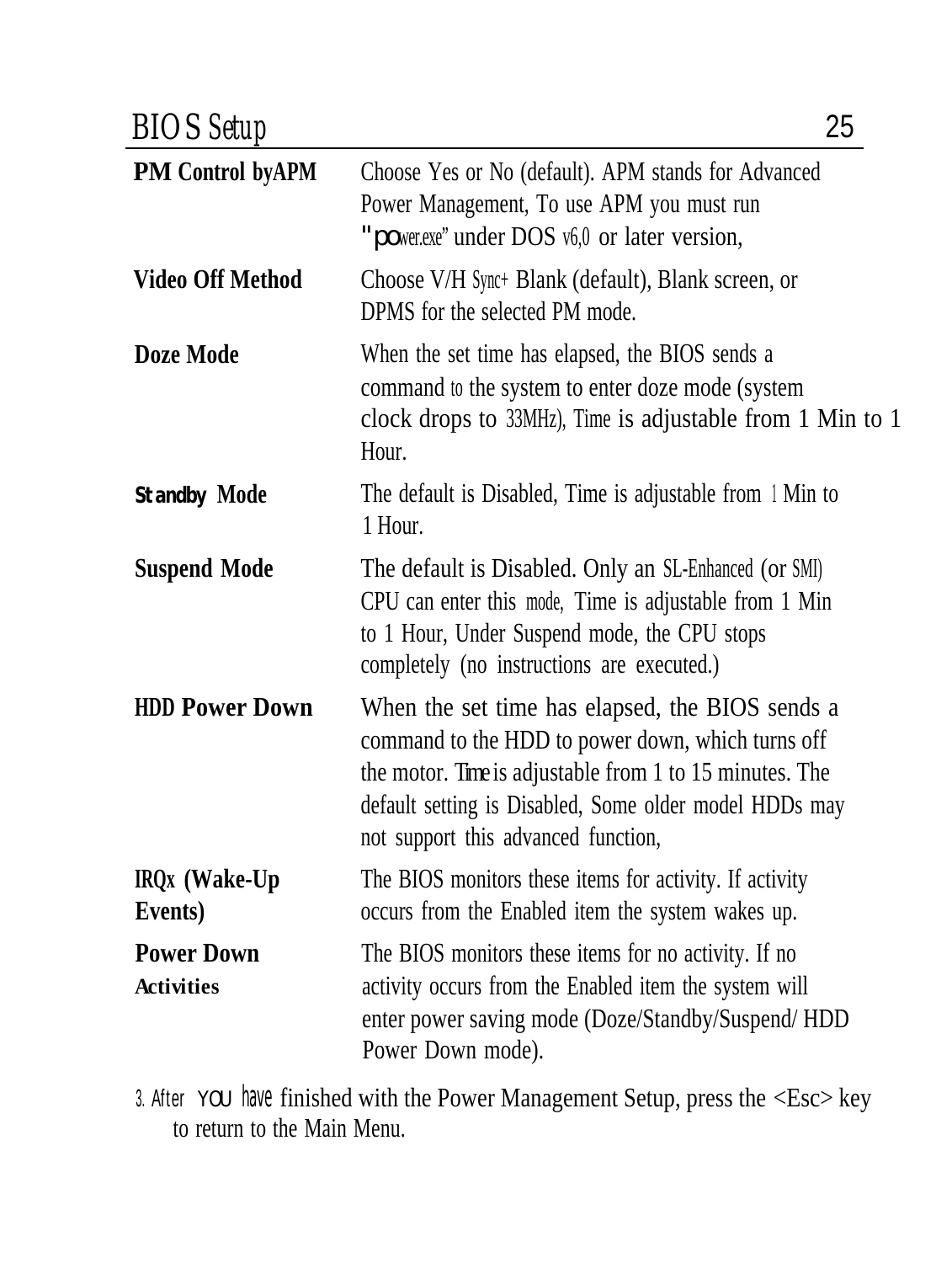,---

#### PCI Configuration Setup

This option sets the mainboard's PCI Slots, Run this option as follows:

1. Choose "PCICONFIGURATION SETUP" from the Main Menu and the following screen appears. (The screen below shows default settings.)

ROM PCI/ISA. BIOS

PC I CONFIGURATION SETUP AWARD SOFTWARE, INC. PnP BIOS Auto Con fig : Disabled<br>SLOT 1 Using INT # : AUTO SLOT 1 Using INT # SLOT 2 Using INT # : AUTO<br>SLOT 3 Using INT # : AUTO SLOT 3 Using INT # SLOT 4 Using INT # : AUTO 1st Available IRQ\* :9<br>2nd Available IRO\* :10 2nd Available  $IRQ^*$  : 10<br>3rd Available  $IRO^*$  : 11  $3rd$  Available  $IRQ^*$  : 11<br>4th Available  $IRO^*$  : 12 4th Available  $IRQ*$ PCI IRQ Activated By : Level<br>PCI IDE IRO Map To : PCI-AUTO PCI IDE IRQ Map To Primary IDE INT# : A<br>Secondary IDE INT# : R Secondary IDE INT# ESC : Quit  $\uparrow \downarrow \rightarrow \leftarrow$ : Select Item<br>F1 : Help PU/PD/+/- : Modify F1 : Help PU/PD/+/- : Modify F5 : Old Values (Shift)F2 : Color<br>F6 : Load BIOS Defaults F6 : Load BIOS Defaults : Load Setup Defaults

- \*: These items will disappear when PnP BIOS Auto Config, is enabled.
- **2.** Use the arrow keys to move between items and select values. Modifi selected fields using the PgUp/PgDn/+/- keys.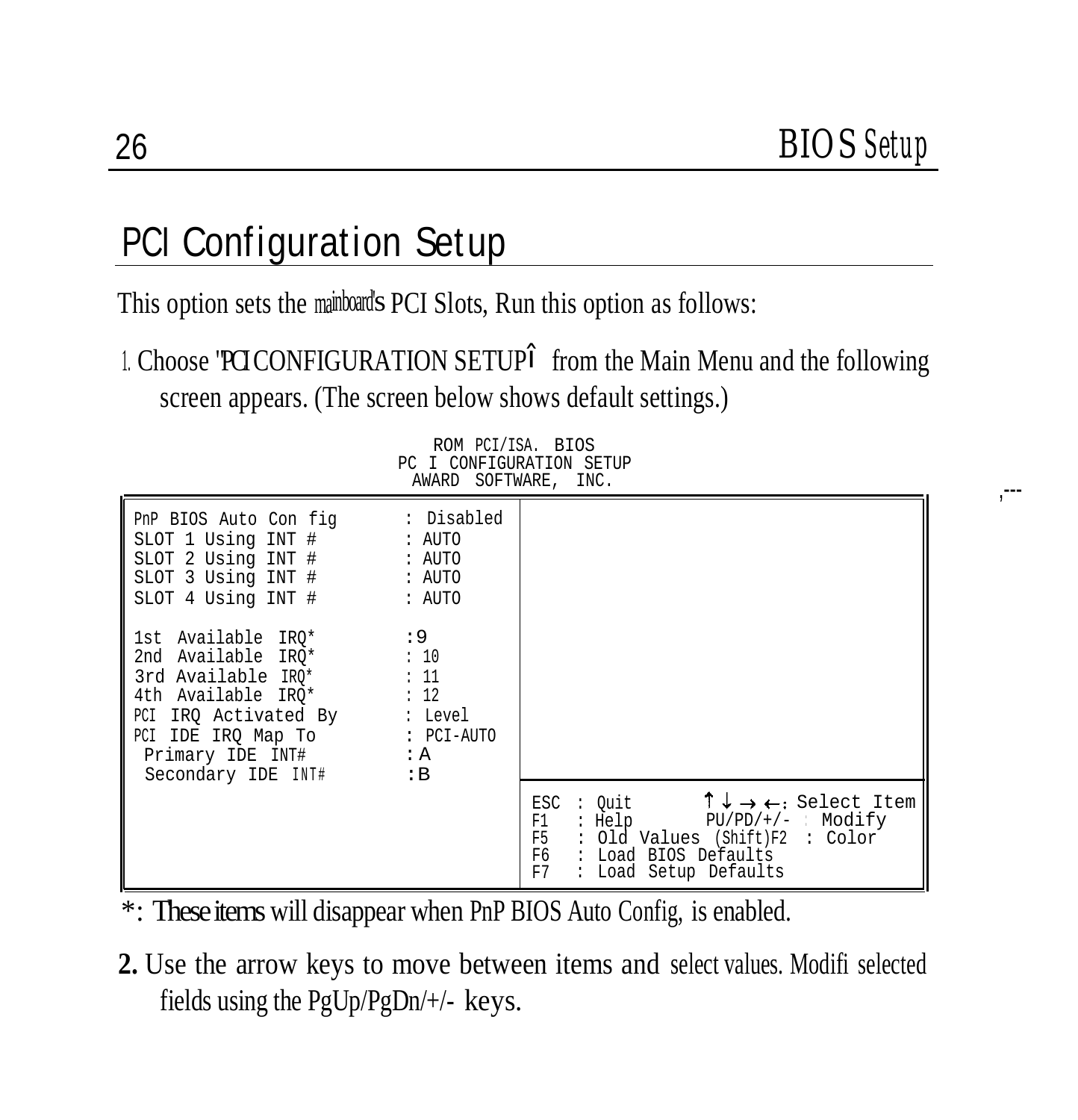#### *BIOS Setup* 27

A short description of screen items follows:

| PnP BIOS Auto<br>Config.                     | Disabled: BIOS doesn't' manage ISA PnP card (i.e. IRQ)<br>but PCI card,                                                                                                                                              |  |  |  |  |  |  |
|----------------------------------------------|----------------------------------------------------------------------------------------------------------------------------------------------------------------------------------------------------------------------|--|--|--|--|--|--|
|                                              | BIOS auto manage PCI and ISA PnP card.<br>Enabled:                                                                                                                                                                   |  |  |  |  |  |  |
| slot $1(2)(3)(4)$<br>Usitlg INT#             | Choose AUTO or assign PCI IN#' number A, B, C, or D.<br>The default setting is AUTO.                                                                                                                                 |  |  |  |  |  |  |
| 1st $(2nd)$ $(3rd)$ $(4th)$<br>Available IRQ | If slot $1-4$ is set to AUTO in the item above, then the BIOS<br>automatically routes the INT# to the specified IRQ<br>following the 1st (2nd) (3rd) (4th) IRQ order you assign,                                     |  |  |  |  |  |  |
| PCI IRQ Activated<br><b>By</b>               | Choose Edge or Level. Most PCI trigger signals are Level.<br>This setting must match the PCI card.                                                                                                                   |  |  |  |  |  |  |
| PCI IDE IRQ Map To                           | Select PCI-AUTO, ISA, or assign a PCI SLOT number<br>(depending on which slot the PCI IDE is inserted), The<br>default setting is PCI-AUTO. If PCI-AUTO does not work,<br>then assign an individual PCI SLOT number. |  |  |  |  |  |  |
| Primary IDE INT#                             | Choose INTA#, INTB#, INTC#, or INTD#. The default<br>setting is INTA#.                                                                                                                                               |  |  |  |  |  |  |
| <b>Secondary IDE INT#</b>                    | Choose INTA#, INTB#, INTC#, or INTD#. The default<br>setting is INTB#,                                                                                                                                               |  |  |  |  |  |  |

**3. After you have** finished with the PCI Slot Conjuration, press the cESC> key and follow the screen instructions to save or disregard your settings.

#### Load Setup Defaults

This item loads the system values you have previously saved. Choose this item and the following message appears:

"Load SETUP Defaults (Y/N)? N"

To use the SETUP defaults, change the prompt to "Y"and press <Enter>,

This item is recommended if you need to reset the system setup.